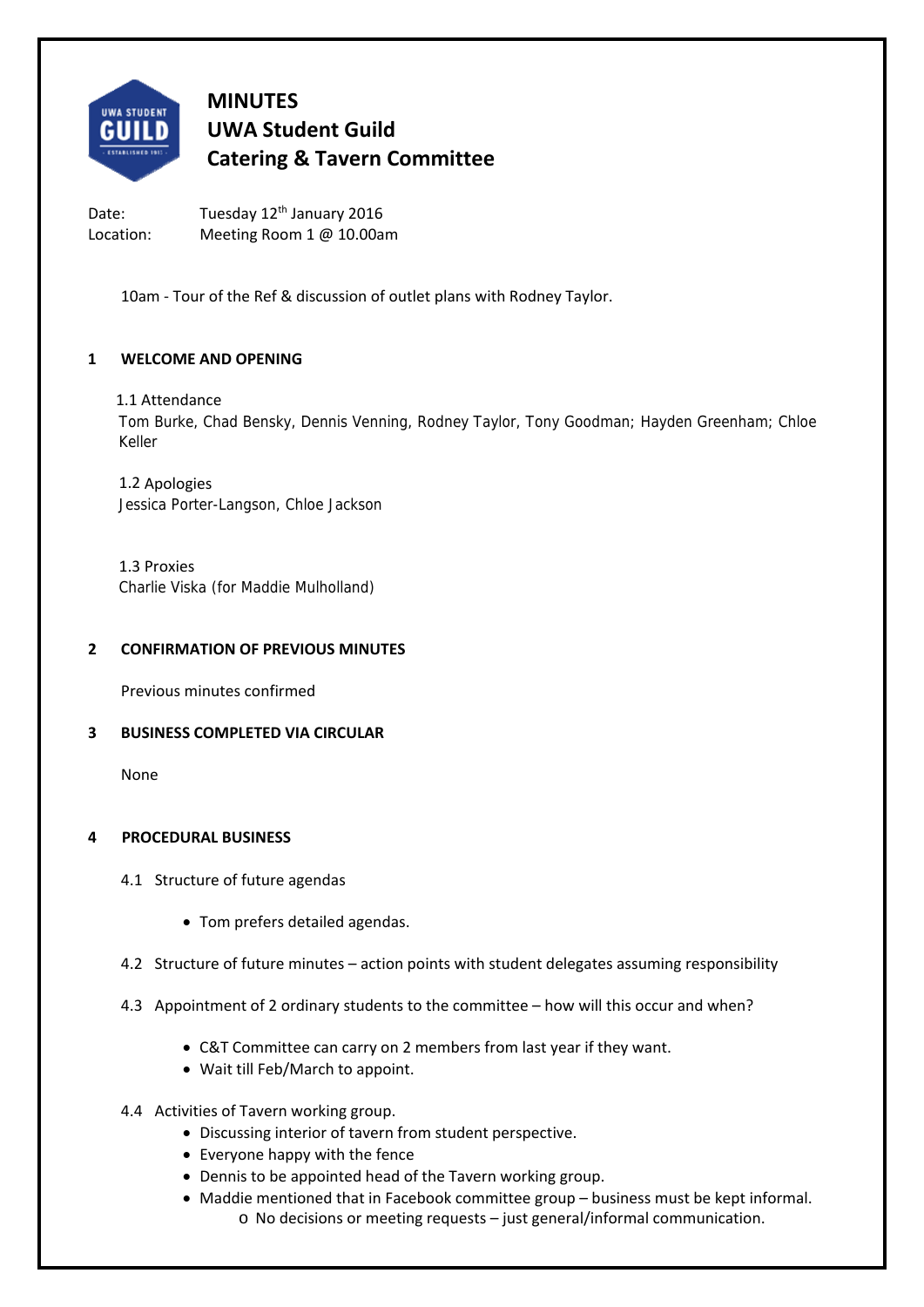# **5 GENERAL BUSINESS**

- 5.1 Temporary food options for Reid see Rodney.
	- Rodney said there will be a marquee needed for outside Reid (suitable for summer weather) with coffee cart/station & temporary food options (eg sandwiches on the go, muffins).
	- Marquee will be situated near stairs going up to library, or nearby.
	- Needs to be ready for O'day.
	- Tom asked about Uni approvals & Tony said it would have to go through Campus Management.
	- Coffee Company will supply coffee machine.
		- $\triangleright$  Maddie, Tom, Rodney & Tony to work on a proposal for Campus Management.
- 5.2 Tavern update fence, interior, paint colour, project manager, floor, furniture. Discuss Hayden's plan.
	- Create Homes quote of \$47k excl. GST, which they could complete in 5 days.

Motion to abandon ALVA design for Tavern Fence.

# *Motion passed*.

- Hayden said he's not too sure what's happening with the refurb. Events have done up functions packages, but he needs to set out dates/timelines so we can start planning the refurb around scheduled events.
- Floor & painitng are 2 big items that need to be done.
- Tony said the refurb should be finished by the end of semester 1.
- Hayden Greenham to be appointed as Project Manager of the Tavern refurbishment project.
- Jos (Western Projects) can hopefully get us a price; \$50‐\$60k on furniture (Hayden estimated \$80k)
	- o Upgrade the Tavern toilets in mid‐semester break
	- o Fence complete in 5 days
	- o Painting & stripping floors (Higgins are good painters)
- Once we have numbers from Jos, we can get that sent off to UWA. Tony to receive these in the next few days. Maddie to send to Alec Cameron's office.
- 5.3 Motion: approve Tavern fence quote.

Motion: We recommend to the Strategic Resources Committee that we go with full version from Create Homes for \$47,726.17 excl GST.

# *Motion passed*

- $\triangleright$  Tony to go back to Create Homes to get a more fleshed out version of their quote.
- 5.4 Ref update including Refresh renovations, back wall shell design, what needs to be done by O'Day.

Rodney conducted a walkthrough of the Ref prior to meeting commencing.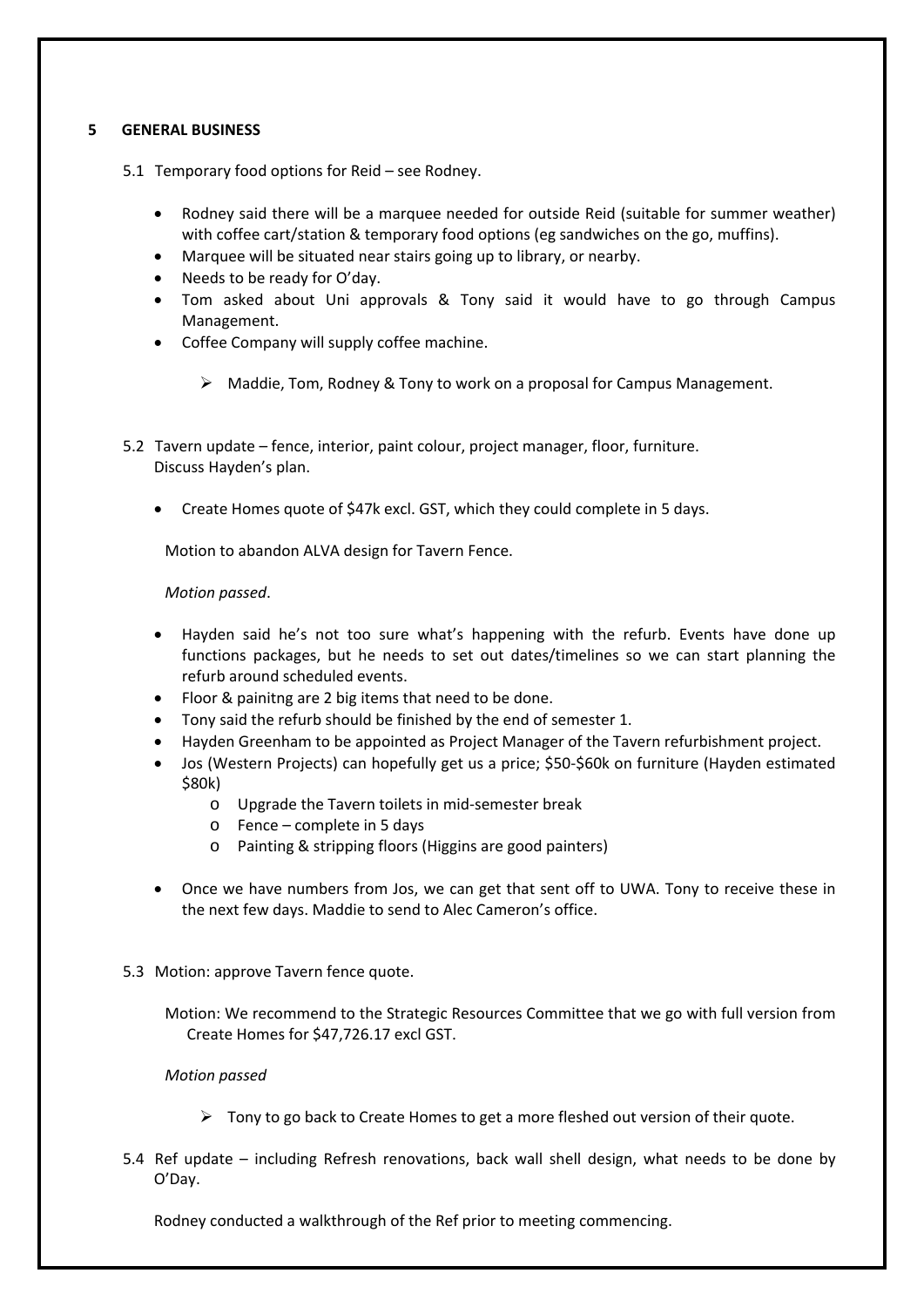- New look Ref/outlets will be ready for O'Day.
- Refresh opening up to provide counter service into the Ref courtyard, serve bubble tea (popular with Asian market)
	- o Rodney sad there will be a cost on the bench counter but it's all fairly simple.
- Chloe J to look after precinct area.
- The bamboo fence must go!
- Inside Ref
	- o Keep Sushi Master as supplier but change name, upgrade the look
	- o Where the sandwich bar is now, will be hot Asian food called 'wok' something
	- o No more pies hamburgers, kebabs in Ref.
	- o MYO rolls will stay just move done to different section. Now called Lunch Club
	- o Mini tex‐mex stall nachos, baked potatoes, chips (variety)
	- o Make the current till area a 'heat & go' area.
	- o Move confectionary to bubble tea location?
- Catering & Tavern committee has to approve what vendors you want on campus.
- The Tav will focus on burgers (with veg/vegan options) & steak sandwiches.
	- $\triangleright$  Tony to email Catering vision document around.
- 5.5 Review "Catering Vision" document

See above.

- 5.6 Review 'Catering Strategy and Venue Experience' document from Maddie
	- Tony said Catering is facing 2 main challenges quality & financial
	- General vision is that each catering outlet has their own individual standing, with different food options available.
	- Hames Sharley have provided cost of 'cutting‐up' the Ref.
	- April ISB survey will be out
- 5.7 Discussion: venue experience and outlet differentiation.
- 5.8 Discussion: what types of food do students want?
- 5.9 Coffee cups approve decisions made at meeting.
	- Keep 3 tiers of coffee pricing, potentially change size name from medium to regular?
	- Dennis noted that the feel of the cup is very important
	- Different cup designs for each outlet
	- Tony circulated a copy of the new cup designs that Alex Pond had created.
- 5.10 Lunch boxes see Dennis
	- Dennis discussed lunch box idea. Too hard to control quality/size agreed not really viable.
- 5.11 Donation of wasted food see Dennis
	- A friend of Dennis' has looked into a place that does this. He is to get her to approach Rodney with further details.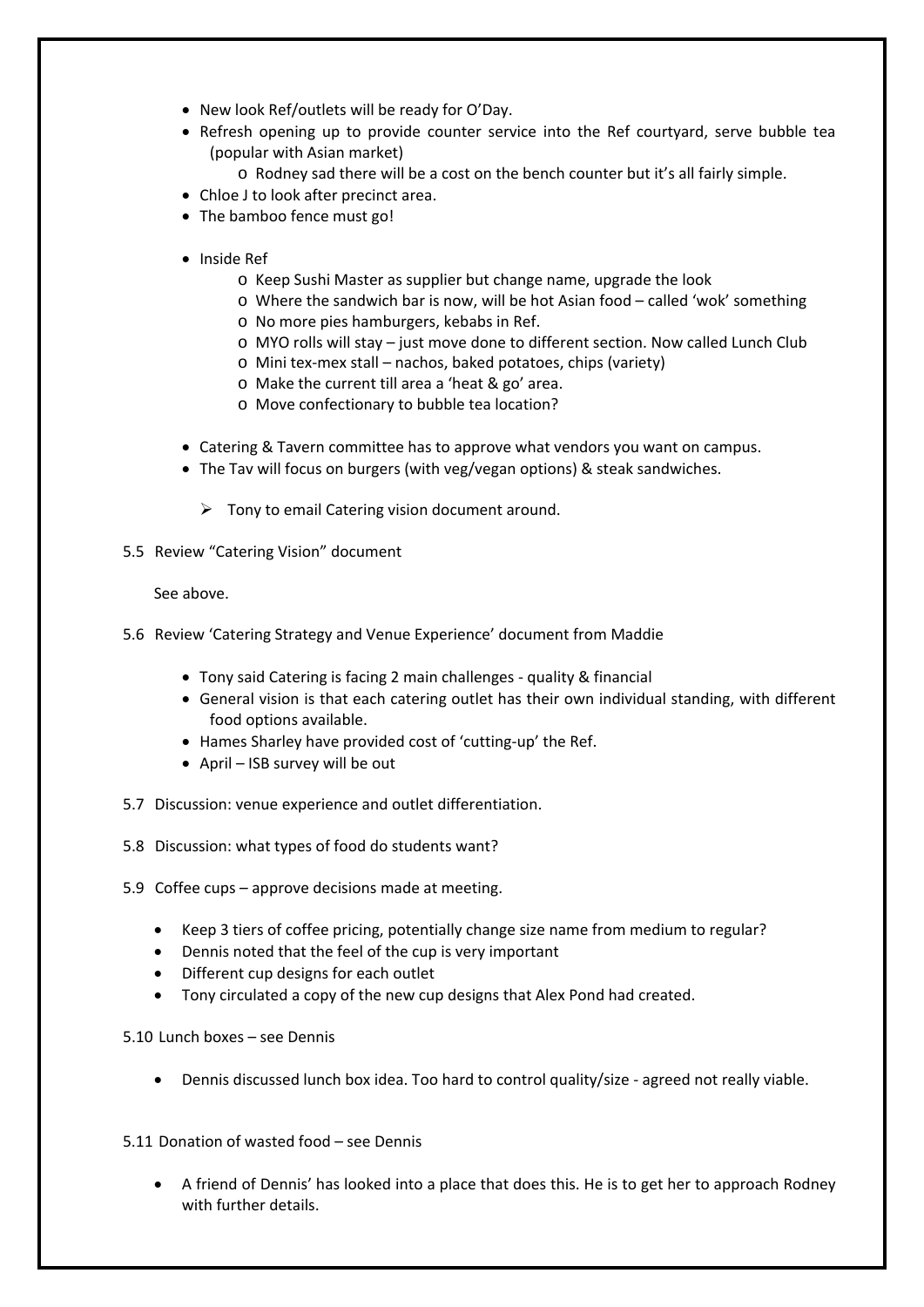# 5.12 Outlet uniform redesigns

- Make it very clear that the outlets are all different. Each venue needs its own look.
	- o eg Catalyst Café black shoes, jeans
	- o Reid white collared shirts etc
	- o Guild Village Café could stay with the striped tees

# **6 NEXT MEETING**

6.1 TBC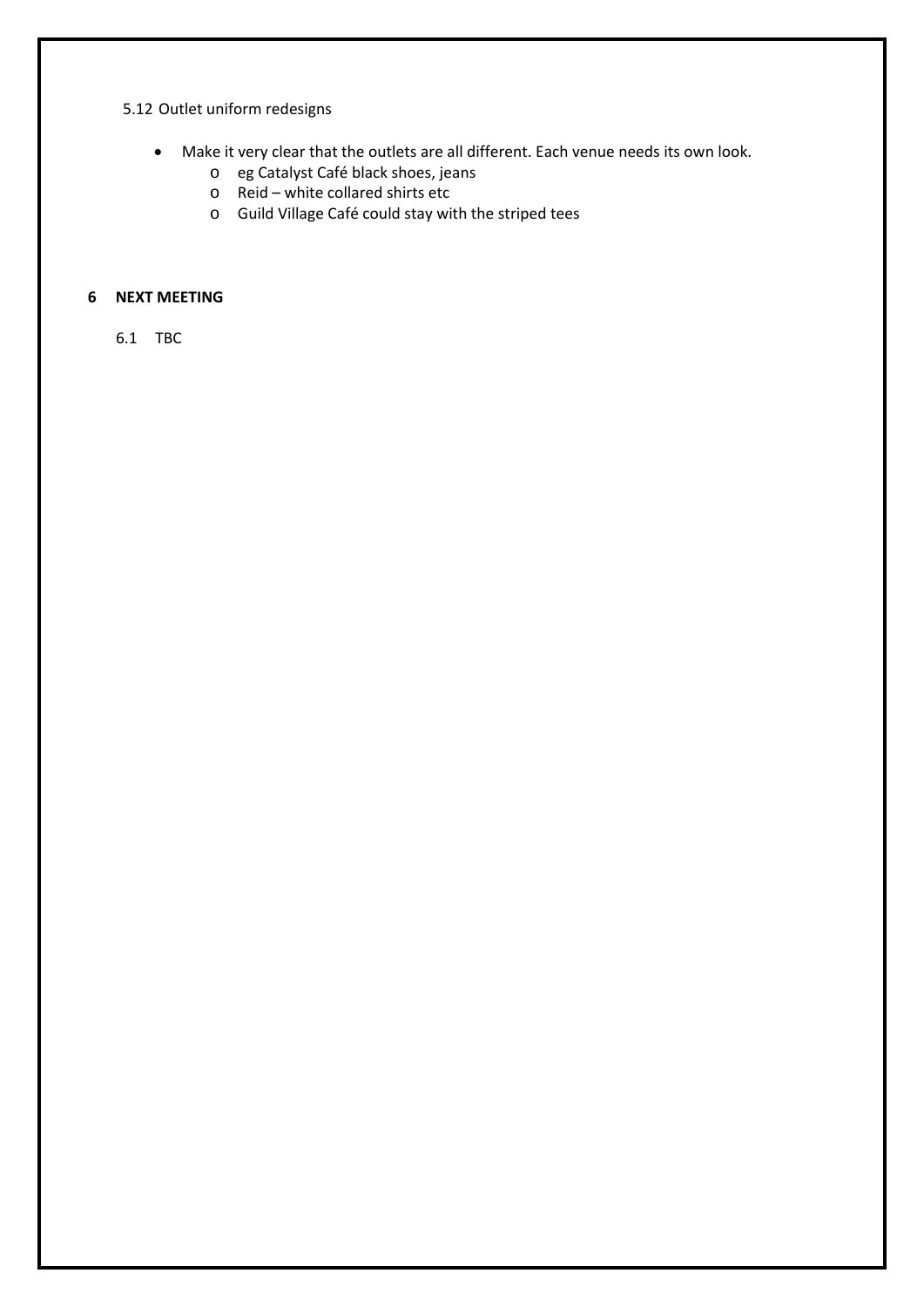

# **AGENDA UWA Student Guild Catering & Tavern Committee**

Date: Thursday 4 February, 2016 Location: Meeting Room 1 @ 1pm

# **1 WELCOME AND OPENING**

# **2 CONFIRMATION OF PREVIOUS MINUTES**

# **3 BUSINESS COMPLETED VIA CIRCULAR**

None.

# **4 PROCEDURAL BUSINESS**

- 4.1 Welcome new standing invitees (Debbie Quartermaine, Mutya Maraginot-Joseph); welcome back Jess Porter-Langston; welcome Tyson McEwan, president of WASAC.
- 4.2 Committee to appoint 2 ordinary students at next meeting. Need to start contemplating this.

# **5 GENERAL BUSINESS**

- 5.1 Name and theme for Reid Café see Tyson McEwan
	- Chad to join Tyson on committee
	- Got to go through various naming approvals (uni levels) as well as guild council

# **Tavern**

- 5.2 Tav menu presentation and tasting see Hayden and Chef Deb
	- Pricing to be determined between Hayden & Deb with Mutya's approval, possibly need to reduce size of burger to meet it but won't compromise on quality/presentation Vegetarian specials needed
- 5.3 Tav crockery budget see Hayden
	- Road test crockery to check it survives heavy dishwasher
	- Under \$500 for the lot (boards/plates/cutlery)
	- No new glassware needed
	- Students like the presentation, happy to see the money spent
- 5.4 Tav drinks pricing
	- Tony says possibility of price war  $-$  good to have some flexibility
- 5.5 Tavern fence update
	- Only thing we're waiting on is WA planning to say yes go ahead Do need building permit from City of Subiaco
	- $ASAP gut$  instinct is go for it and do it
	- O-Day dependent on WA planning
- 5.6 Tavern interior update
	- a) Current design concept
	- No need to discuss in meeting
	- b) Quotes for works
	- No need to discuss in meeting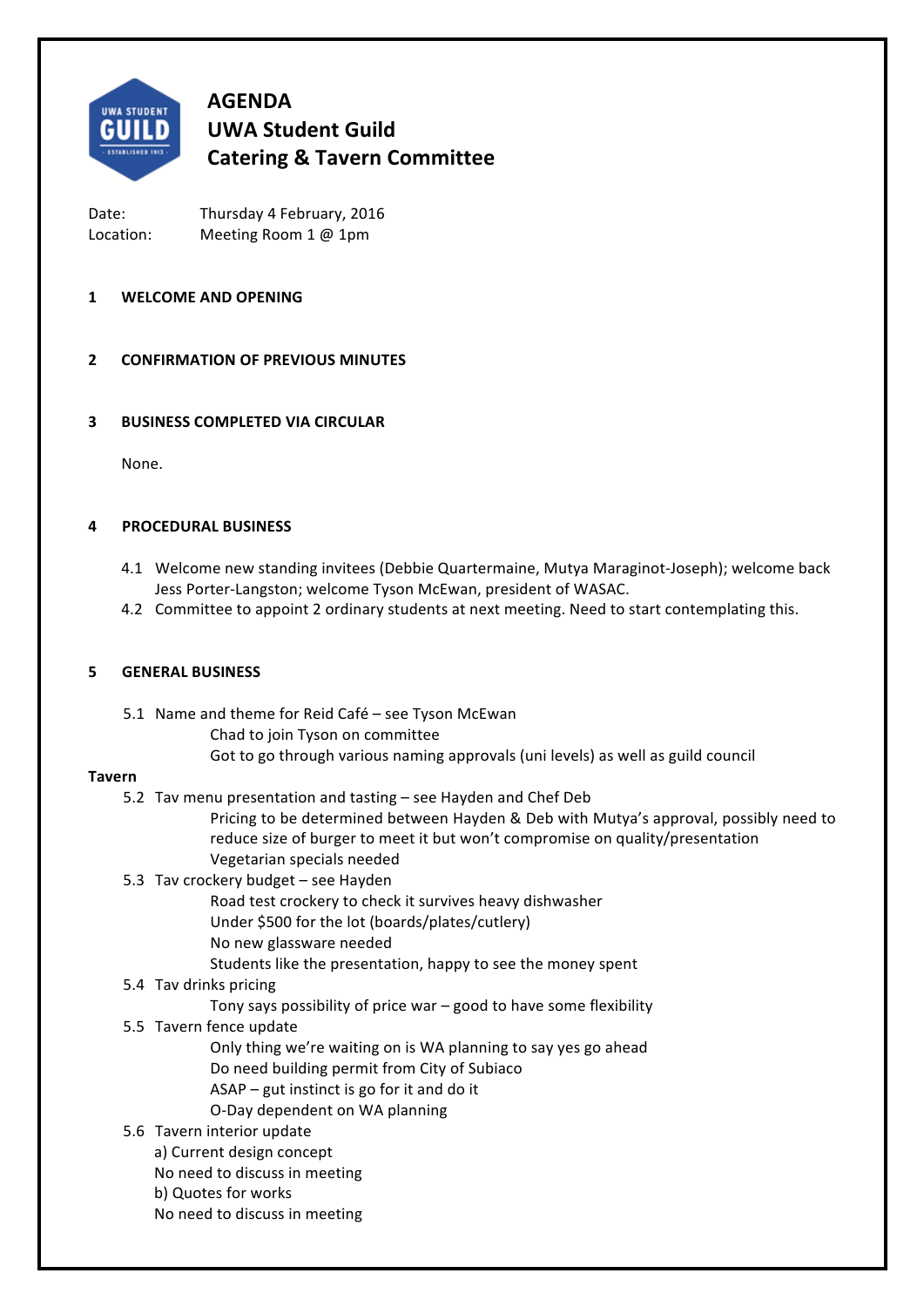c) Timeframes for works – decide between gradual improvement and grand opening after mid year break.

Final ticks on SSAF funding

Cutting the red tape both here and with fence, with some success

Still got to go to tender

Second sem seems comfortable but we're at the mercy of UWA

Possibility of doing a pop-up during exams to give more time for works/promo for redesign of tav

- 5.7 Tavern furniture Multiple levels Needs to be done ASAP
- 5.8 Tav Birthday Party see Chloe J Deferred to second semester committee meetings
- 5.9 Nightlife system To be delivered tomorrow

# **Catering**

- 5.10 Food trucks on campus see Rodney
	- a) Review of proposals who do we want? How many?
	- Need to make sure we have a way of stopping undercutting on other products (eg. soft drinks) Need to make sure it's going through guild for everything

PastaCup sucks - Maddie & Chad

Look for pizza.

Jaffy's & Ohana - sports on weekends, Business School during week, maybe late near Reid Mr Whippy's over summer

George's, jumplings, meast & a vegan option, plus pizza if we can find good pizza for guild precinct b) Locations. Suggestion: keep them on pavement, preserve lawn.

c) Alternative locations?

# 5.11 Presentation in outlets

Science is done, working on guild café

- Commendation to staff from Chloe J for being good to work with
- Deb has put together garnishes for bain maries that look great

# 5.12 Cold Brew - Irene

Tested  $-$  some issues with strength

Served over ice with very sparkling/cinotto/lemon/milk & soy milk/ice coffee

- Retail for about \$5
- Set up in Science

Put in a slice of orange/strawberry for people who don't want it as strong - Chad

# 5.13 Uniforms - Irene

Uniforms are virtually ready to go for many outlets, some still need some work (esp. ref)

5.14 Update on Reid Coffee Stop - Irene

We've got verbal permission for a pop-up from grounds - Irene But we need to do a formal proposal for campus management - Maddie Hoping to have it set up by the end of the week

# 5.15 Menus

Debbie's working on it

We'll go by circular

Going to have clear feedback

a) Review menus for each outlet

Students need to look through ref

b) Review dietary requirements

Need to make sure we're providing every option

Expanding vegan/vegetarian options

Expanding Halal at Hackett pending Maddie's meeting

c) Welfare meals

Going for Guild village, hackett, nedlands, med/dent?

d) Potential issues with increasing on-site production – will we need more staff, more equipment,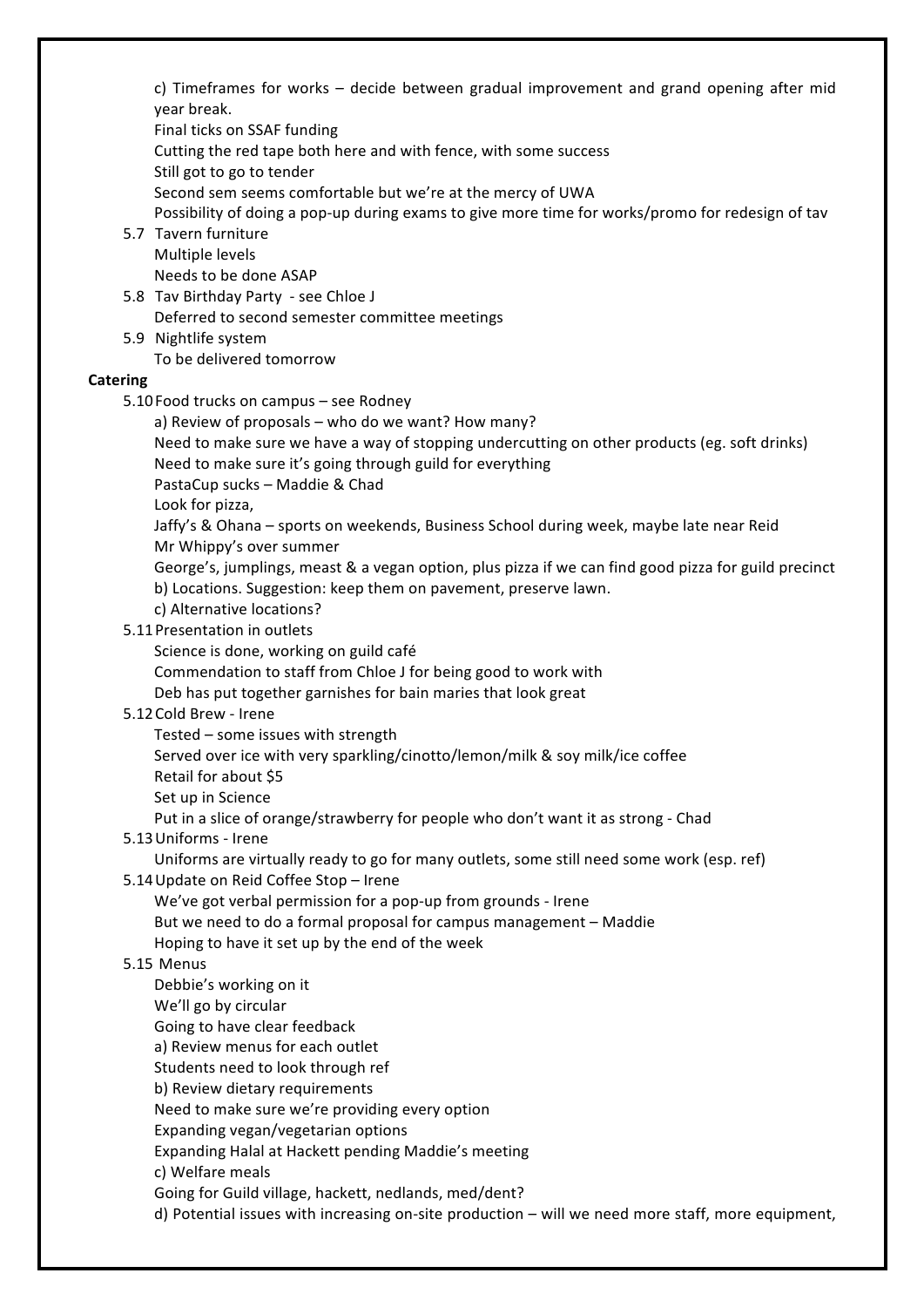| approvals? How difficult will it be to scale back production if we are losing money? Will this affect<br>relationships with suppliers?        |  |
|-----------------------------------------------------------------------------------------------------------------------------------------------|--|
| 5.16 Website update - see Chloe J                                                                                                             |  |
| No progress - taking longer than it should (based off tropica)                                                                                |  |
| "Eat & Drink on campus"                                                                                                                       |  |
|                                                                                                                                               |  |
| 5.17 POS System recommendation to Corporate Services Committee - see Tom                                                                      |  |
| Creating a table of options for corp services<br>Create a little report for this committee to check there's nothing else we need to deal with |  |
| 5.18 Catering Surveys - see Maddie                                                                                                            |  |
| Taking to facebook for discussion                                                                                                             |  |
| 5.19 Drinks and Cakes - see Irene                                                                                                             |  |
| Fresh pressed juices served in mason jars at Hackett?                                                                                         |  |
|                                                                                                                                               |  |
| Changing up which cakes go where<br>Dennis and Maddie will work on cake offerings with input from Chloe J and Mutya                           |  |
| 5.20 Hot meals - see Maddie                                                                                                                   |  |
| Debbie will give us potential options, and wants us to have a think about what we'd like                                                      |  |
| Going to facebook there as well                                                                                                               |  |
| Whittling down on things is key                                                                                                               |  |
| 5.21 Working group report: sushi and noodle outlet branding - see Dennis                                                                      |  |
| All good, it happened, names etc are done                                                                                                     |  |
| 5.22 Ref Courtyard update - See Chad                                                                                                          |  |
| Organising a meeting, sent emails out                                                                                                         |  |
| 5.23 Coffee Stop update - see Chad                                                                                                            |  |
| Same as above                                                                                                                                 |  |
| 5.24 Guild Café furniture - see Tom                                                                                                           |  |
| Whenever for timeline                                                                                                                         |  |
| Taking to facebook group                                                                                                                      |  |
| 5.25 Frozen yogurt proposal update                                                                                                            |  |
| Not possible, guy was trying to start a business                                                                                              |  |
| 5.26 Audio system in Hackett - see Chloe J                                                                                                    |  |
| Chloe J recommended cheaper 3.5k option                                                                                                       |  |
| 5.27 Use of full cream milk in cafes - proposed by Charlie Viska                                                                              |  |
| Negotiating with brownes to get full cream cheaper than HiLo                                                                                  |  |
| 5.28 Ceiling of Rocketfuel – see Tom                                                                                                          |  |
| Make them fix it, looks bad                                                                                                                   |  |
| 5.29 Coffee sizings of small, regular and large - proposed by Charlie Viska                                                                   |  |
| Done                                                                                                                                          |  |
| 5.30 Dentistry pre-order system - see Maddie.                                                                                                 |  |
| Maddie will take offline                                                                                                                      |  |
| 5.31 Halal and dietary requirements - see Maddie                                                                                              |  |
| Already discussed above                                                                                                                       |  |
|                                                                                                                                               |  |
| Coffee discount/free vouchers \$600 for 100                                                                                                   |  |
| Milk standing cafes?                                                                                                                          |  |
|                                                                                                                                               |  |

We're going to give discounts to curtin/Murdoch/ecu - Maddie

# **6** NEXT MEETING

6.1 Proposed dates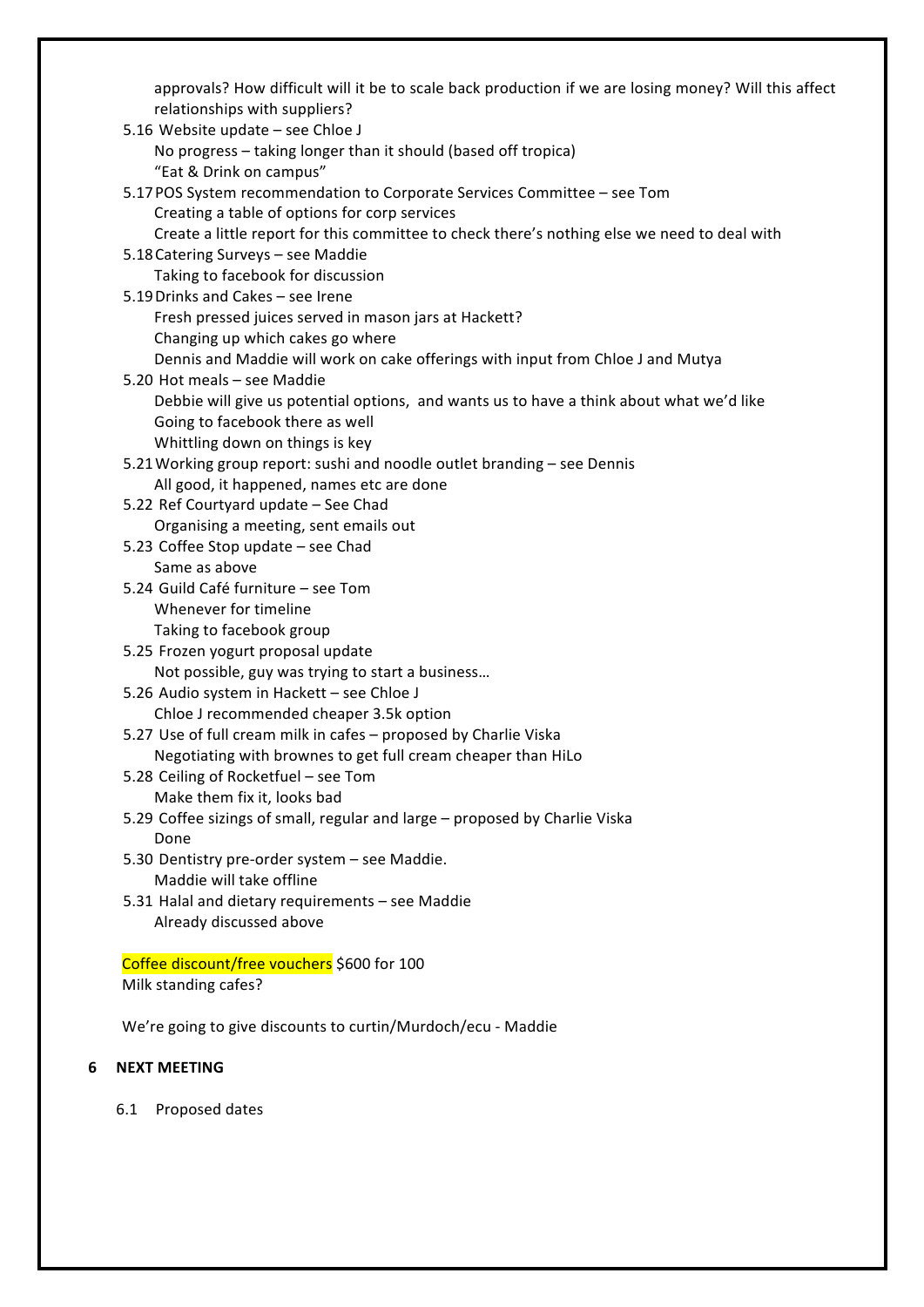

# **MINUTES UWA Student Guild Catering & Tavern Committee**

Date: Location: Wednesday 6 April 2016 Meeting Room 1 @ 10am

# **1 WELCOME AND OPENING**

Attendance: Maddie Mulholland (MM) Thomas Burke (TB) Tony Goodman (TG) Jack Spagnolo (JS) Irene Conway (IC) Rodney Taylor (RT) Hayden (H) Callum Rokich (CR) Chelsea Hayes (CH) Sarah Hamilton (SH) Rebecca Heyes (RH)

Meeting commenced at 10:09

# **2 CONFIRMATION OF PREVIOUS MINUTES**

H informed the committee that The Tav is not in need of an ice machine

H also informed committee that their idea of a second Happy Hour at The Tav would be illegal as licensing laws state that Happy Hours must take place before 7pm. H suggested that as an alternative, and a way of boosting business, that the committee discuss the possibility of a partnership with a nightclub in the city. Maye a bus from The Tav to the selected club?

# **3 BUSINESS COMPLETED VIA CIRCULAR**

3.1 Appointment of new Tavern working group TB informed committee of new group that has formed.

# **4 PROCEDURAL BUSINESS**

4.1 Welcome new members of the committee – Andrew Gordon, Ella Prihatini, Calvin Rokich.

4.2 Thank you's.

TB thanked the entire committee for all of their hard work. Happy with the progress that is being made.

# **5 GENERAL BUSINESS**

# **Tavern**

5.1 Audiovisual quote – go ahead or seek other quotes?

TG suggests that we search around for other quotes, maybe using the already quoted 63k as a bench mark. TG requests that H complete a brief of what he requires that is to be sent out to other companies asking for their quotes as TG would like a spread of quotes. MM agrees that a spread of quotes would be a good idea. **ACTION** H to put a brief together in the next two weeks. H also going to include a request for DJ decks in said brief (as currently The Tav are hiring decks on a weekly basis.) TB to finalise brief with H and report back.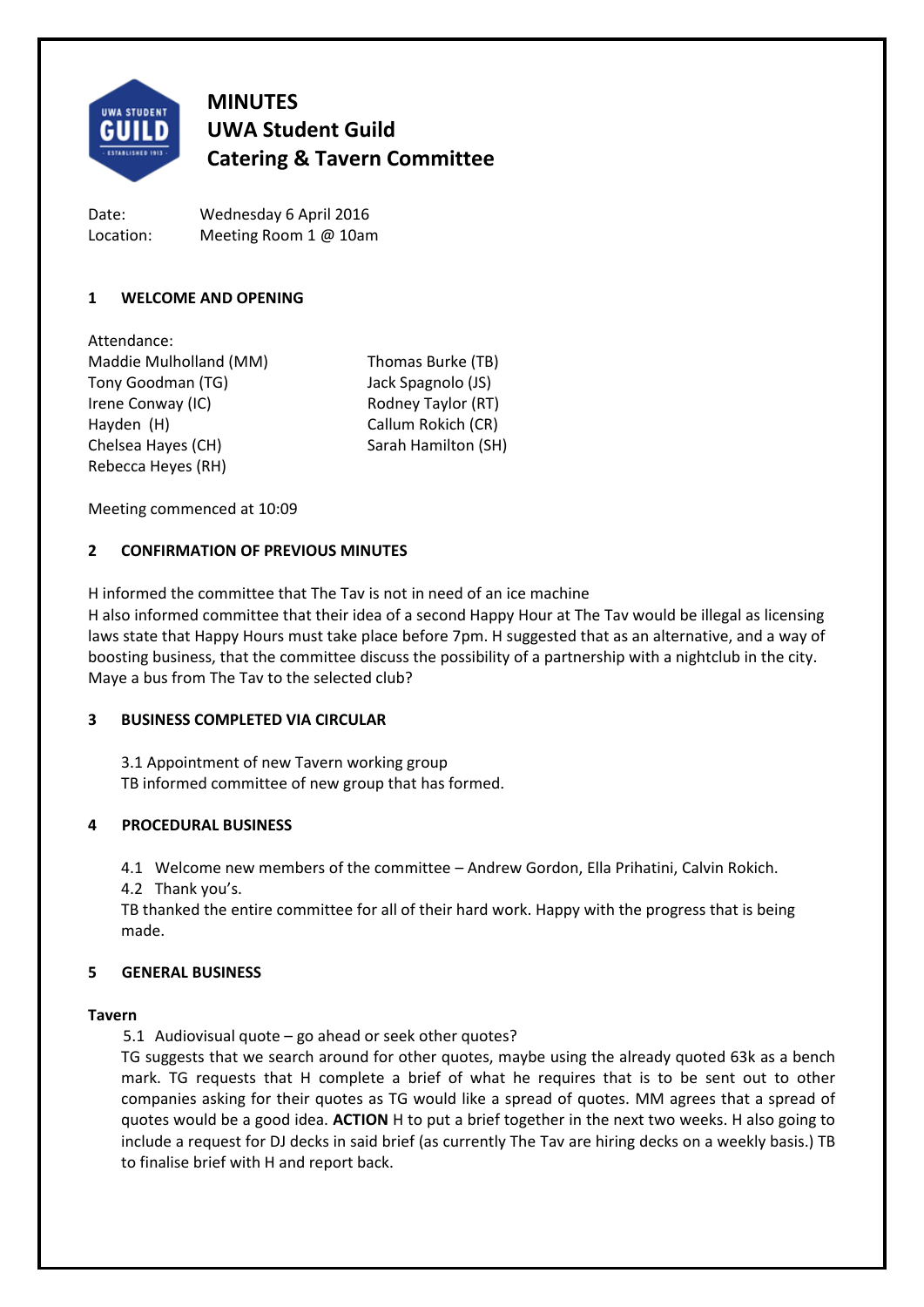# 5.2 Alcoholic milkshakes (Campaign promise)

H has ordered products in to trial. Purpose of trials will be to assess quality whilst trying to keep costs down. Initially going to trial four products and review how they progress.

### 5.3 Kitchen extended trading hours

H reports that this is progressing very well! Wednesday nights are doing really well and the Comedy night also traded exceptionally well too. No official figures as of yet but H predicts that they are at least breaking even. H also reports that there has been positive Facebook feedback. MM requests keeping an eye on financials.

### 5.4 Pop up bar (During Tav closure)

H informs the committee that Casey is looking into what is needed and how to get it. H also presents the committee with a visual of a possible 'look' of the pop up bar. Committee agrees that it looks promising. Ref courtyard has a capacity of 376 people. H flags the possible issue of signage and alcohol advertising on campus. Looking into a marquee to cover the pop up bar in case of inclement weather. TB and TG also suggested the implementation of heaters. **Action** H to talk to icon to cost audio-system.

#### 5.5 Van advertising idea

H suggests that one of the guild vans be utilized for marketing purposes. Possibly using the van as a mobile billboard that can drive around campus. **Action** Committee agrees that this is a good idea and requests that TB and RT look into the marketing possibilities for it.

#### 5.6 Concerns over furniture seating shortfall

H is concerned about limited seating in The Tav. Reports that the other day they were 13 seats short and reminds the committee that a loss of seats is a loss of covers. H would ideally like to see  $10 - 15$  extra seats fitted in, acknowledges that this could be a problem with the current floorplan. H reports that Bridget is looking into how to solve this solution problem wise.

# 5.7 Tavern fence and interior update

TG informs the committee that contactors were given tender yesterday. MM wants to try out flooring options and is going to sample some later in the day, will report back. The fence has been started and MM suggests that signs counting down / photos of the projected finished product be put up on scaffolding to keep students updated.

TG emphasizes that he wants all of the work to be finished before the grand unveiling. Committee agrees.

# 5.8 Presidents' portraits

TB asks about the portrait of past presidents that used to hang in The Tav. TG and RT inform TB that The Tav and Guild used to be separate entities and the portraits that hung were of The Tav president, not Guild president.

# **Catering**

5.9 Altavend proposal

TB floats the idea of international food vending machines on campus. JS sent off expression of interest to the company. MM thinks that it would be beneficial and that international students would react positively to the addition. JS suggests that they trial the machines at several venues. MM notes that we need nonwestern food options at all cafes on campus. TG wants students to be made more aware of the international options that are offered on campus, and that this is in reaction to them making Guild aware that they weren't previously happy with the limited options offered. TB and JS want to ensure that using a new provider wont effect Guilds relationship with Coke. **Action** JS to look into 'healthy option' vending machines and to report back.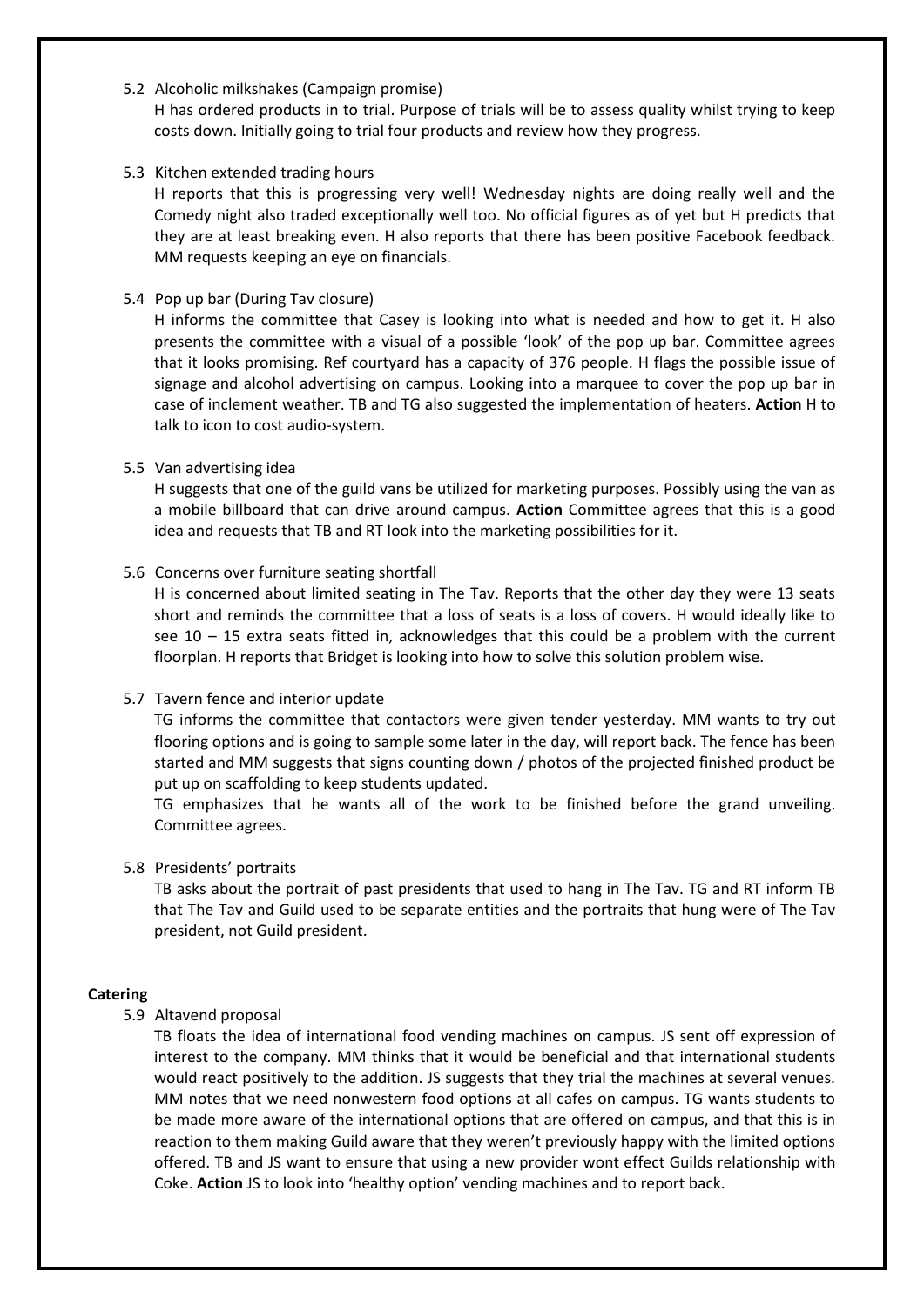5.10 Reid Café – impact on Village Café and other café upgrades.

MM suggests that this is looked into further. It is agreed that there will be a hold off on making decisions until the consultants are heard from. TG suggests putting it off for the time being.

5.11 Hackett audio system – approve final quote – see Chloe J

TG has given Chloe J green light to go ahead and install 3k system and get it done. MM suggests student survey to decide what type of music is played. Committee agrees that this is a good idea. **Action** TB and MM to survey students on music preference.

5.12 Halal, meat free Mondays

MM is still to meet with the Muslim Student Assoc. MM wants to flag Meat Free Mondays and wants to confirm that veg options would be cheaper. MM suggests that the discussion of Halal food on campus is taken offline, and requests that a detailed discussion of both Halal and other dietary requirements is had in a separate meeting. JS wants a clear standard of ticketing / signage of special requirement food. This discussion is also to be taken offline.

5.13 Bollywood food truck proposal

TG suggests that it's a good alternative option. MM happy with halal food truck as a 'quick fix' of offering halal on campus. As stated; halal discussion to be taken offline.

5.14 Sushi labels in cafes – when are they changing?

MM wants either a change of stickers or change of provider.

JS wants to change provider, if current provider will not cooperate re: price negotiations. TG suggests following Curtain's lead and setting up Guild sushi kitchen. RT suggests using Curtain as a sushi provider. MM requests for this to be looked into further. **Action** JS to take this issue offline and look into all options.

5.15 Feedback from taste testing by committee.

TB reported very good feedback. Only issue flagged was poor quality of napkins in Hackett and Science café. CR wants the dine-in option at Hackett to be made more obvious. MM suggests making Hackett dine-in by default. TB commends IC and RT on their hard work improving the outlets. CR agrees. RT and IC emphasize the importance of feedback is improvements want to keep happening. TG suggests setting up feedback line. MM and IC inform TG that this is already in place. **Action** *MM request that IC set up an excel spread sheet detailing all feedback received to be presented at C&T committee meetings.* 

*TG suggests that cold brew coffee to be offered at coffee stop and ensure that its offered cheaper than at Rocket Fuel. MM requests that RT and IC review all opening times of all cafes and feedback to committee. Catalyst is to open 30 minutes earlier, effective immediately. CH and SH to do the comms for the immediate earlier opening. JS asks that all new changes be reviewed to assess their effectiveness*. *TB to email all feedback to IC. TB and JS to assess map of campus and work out where they believe food trucks to be most effective.* 

# 5.16 **Other**

H requests that The Tav installs CCTV. H advises that he would like 4 cameras. Committee agrees that this is a good idea. H to look into costings and report back at the next meeting. TG wants to ensure that The Tav staff will be aware that they're on camera. H assures TG that this will not be a problem.

Meeting concluded at 11:40

# **6 NEXT MEETING**

6.1 TBC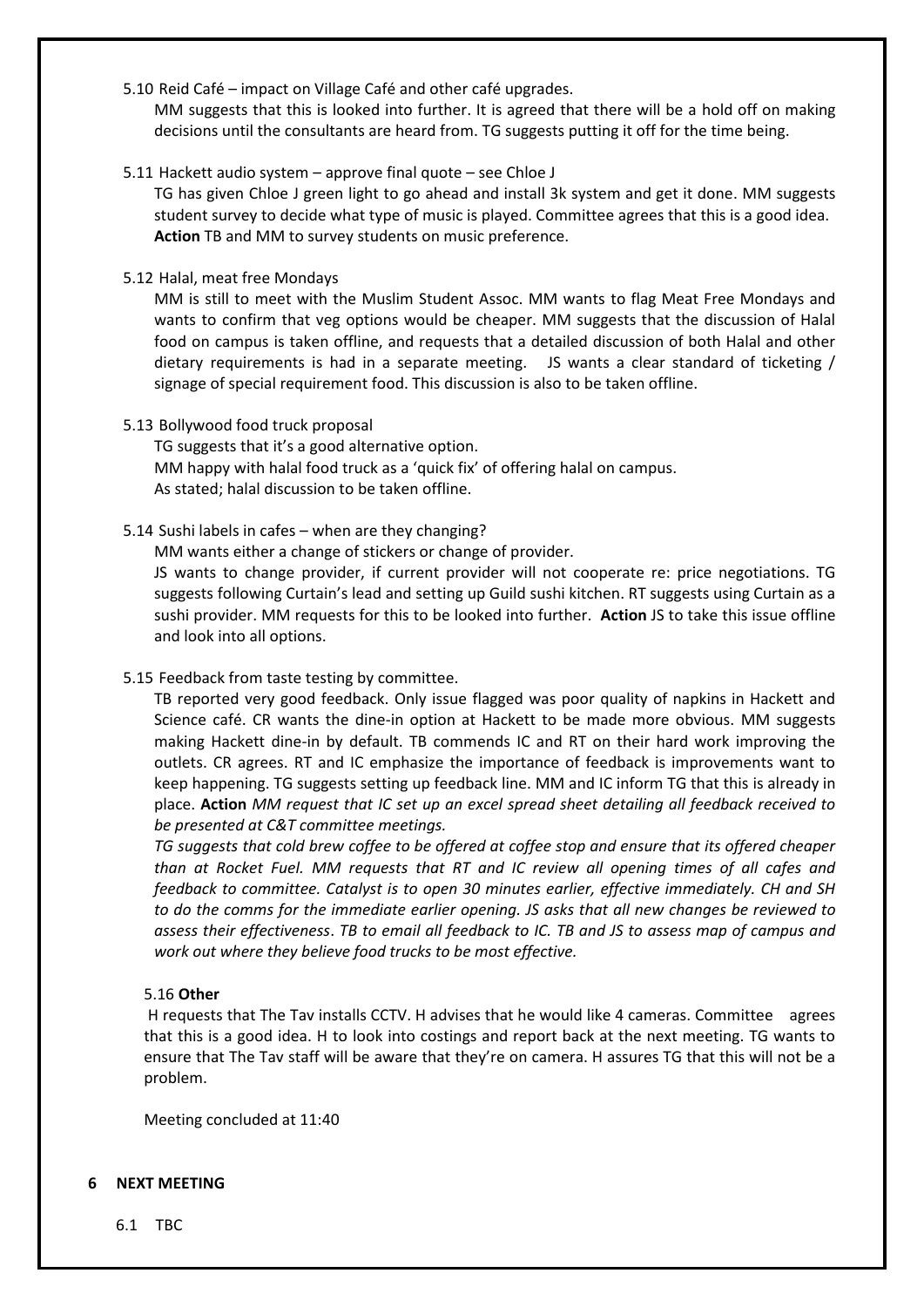

# **MINUTES UWA Student Guild Catering & Tavern Committee**

Date: Wednesday 18 May at 10:30am Location: Guild Council Meeting Room

# **1 WELCOME AND OPENING**

Attendance:

Chloe Jackson (CJ) Tony Goodman (TG) Rodney Taylor (RT) **IFELD** Rodney Taylor (RT) Andrew Gordon (AG) Dennis Venning (DV)

Tom Burke (TB) Maddie Mulholland (MM) Jack Spagnuolo (JS) Deborah Quartermain (DQ) Rebecca Heyes (RH) Hayden Greenham (HG)

# **2 CONFIRMATION OF PREVIOUS MINUTES**

Minutes confirmed

# **3 BUSINESS COMPLETED VIA CIRCULAR**

Motion to approve Altavend contract. C & T Committee approved this motion. JS is waiting to hear back from the University.

# **4 PROCEDURAL BUSINESS**

TB welcomed AG to the committee

# **5 PLANNING BUSINESS**

# **Tavern**

# **5.1 CCTV**

TB to look into whether or not students want/ are comfortable with CCTV HG strongly believes CCTV is necessary as it protects both staff and students. TG agrees CCTV is needed, does not want University any way involved in Guilds CCTV TG and HG agree that two cameras are needed one on the beer garden (to watch for fence jumping etc.) and one on the interior. HG to go to Guild Council meeting to discuss this motion with students and present his argument.

TB to phrase this motion in the affirmative when at Guild Council

# **5.2 Tavern update and AV**

AV budget of \$60,000

AG to assist with sound system quotes due HG getting very positive feedback on new beer garden. MM to send email to Vice Chancellor to inform of positive new changes to the Tav.

# **5.3 Alcoshake test**

HG offers committee a taste test of three Alcho‐shake flavours.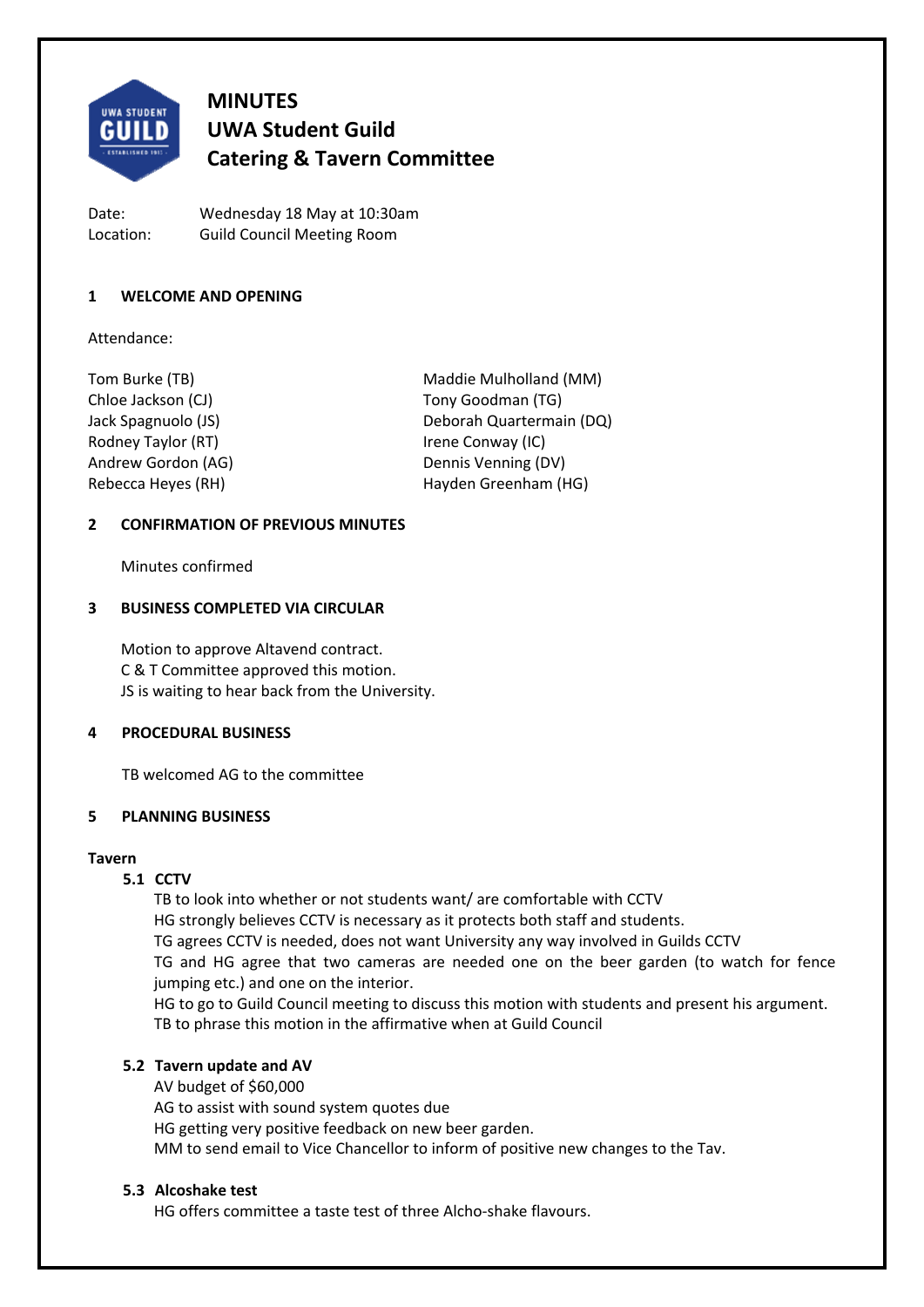Committee both enjoy and approve of these products. AG suggests the possible demand for nonalcoholic milkshakes. MM requests a 'cookies and cream' flavor. HG states that he only wants to offer four flavor options at one time. Committee very happy with current milkshake options.

### **5.4 Hero bar fonts offer**

The Tav have been offered option to change taps. HG circulates image of new taps on offer. Installation of new taps would cost \$10,000 and come out of the Tav's 'promo fund'. MM supports the idea of new taps. HG to discuss with JS and come to a decision.

#### **5.5 Mezzanine back wall feature**

HG is worried that the current white back mezzanine wall looks too plain and will begin to look dirty. Suggests maybe a different colour.

Upon MM's suggestion, HG will discuss the issue with Bridget and come up with some options.

# **5.6 Semester 2 Wednesday night change of tack**

HG states that the current Wednesday nights aren't working, he would like to revamp them starting in Sem 2. Suggests trying comedy / karaoke / open mic nights to see what works. MM will chat to heads of colleges about what students want.

TB suggests having a meeting to specifically brainstorm ideas and possibilities on this issue.

#### **5.7 Stools for courtyard**

HG would like to buy new stools for the courtyard. Committee agrees.

#### **5.8 Pop up bar cos – Hayden**

HG estimates that the pop up bar will cost between 6,000 - 8,000 for a period of two weeks. Predicts to take 10k a week.

TG requests that HG do a cost analysis and do a year to year comparison to see how the Tav went last year during the same period.

TG wants to defer issue to the SRC.

#### **Catering**

#### **5.9 Feedback from catering survey**

CJ circulated survey and ran committee through the results.

Survey completed by 753 people. 95% of whom were UWA students.

Ref was the most visited place on campus (perhaps due to Rocket Fuel, Subway, and Boost?) Trading hours and dietary requirements were both flagged as issues.

CJ suggests that both of these could be down to signage / comms problems.

Average total satisfaction was 63%.

JS to look at establishing a later coffee option and extending trading hours.

CJ wants to work on comms re: trading hours 'to show that we're listening'

MM agrees that comms need to be worked on. Especially in relation to; longer hours at catalyst, signage, training (maybe post barista training videos?), and dietary requirements.

#### **5.10 Discussion: should our list prices be before or after discount?**

JS informs the committee that pricing might be clearer when new POS system comes into place. TB suggest that any pricing changes that are to be made, are done so over the winter break. JS is to review all prices over winter.

TG suggests that the Guild needs to come up with a completely new sales strategy.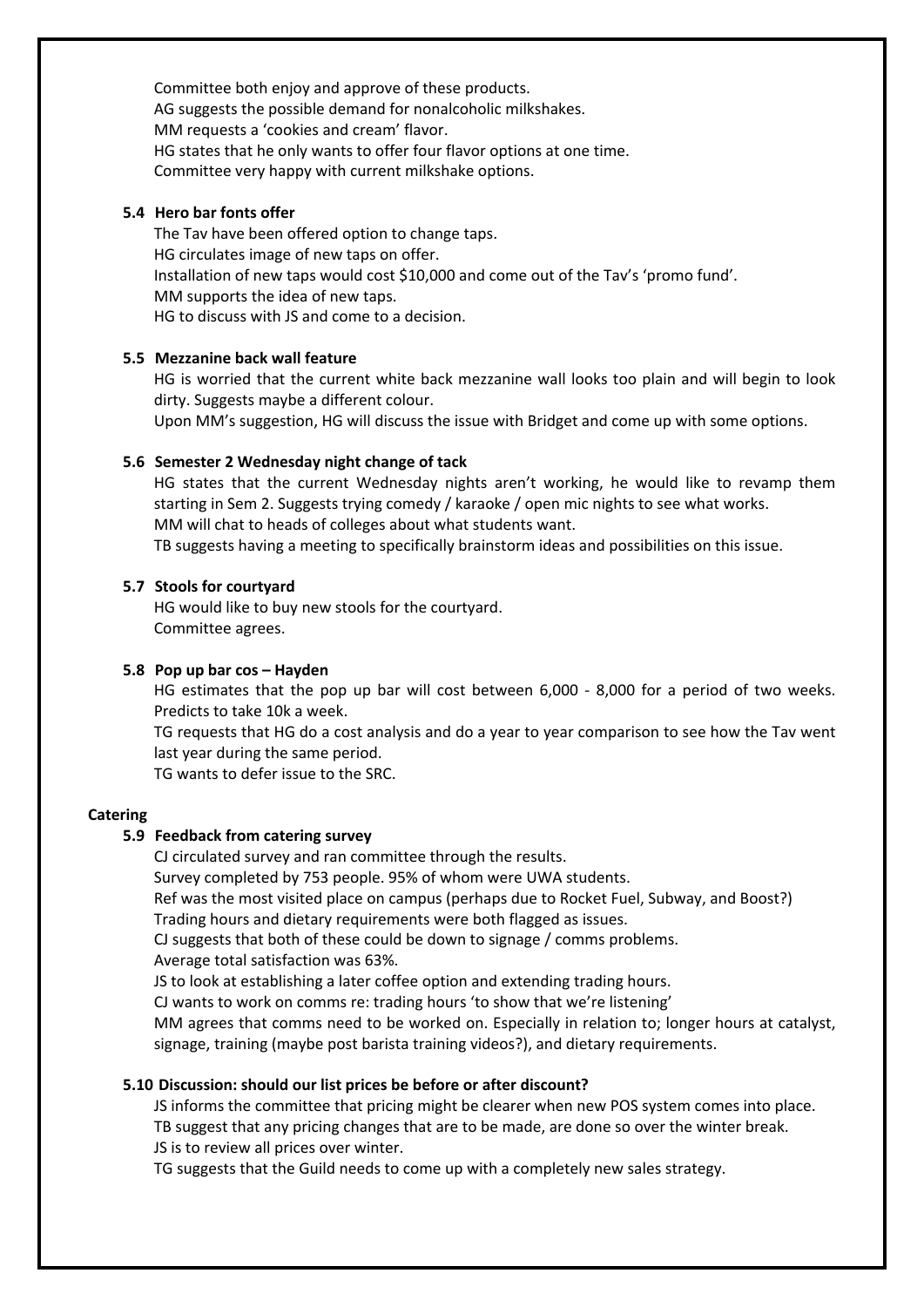### **5.11 Hey You order system**

DV informs that he has looked into this system and that it charges a fee and is complicated. Suggests instead using a different system (maybe textline).

Action: Survey dentistry to get better understanding of what they want.

DV to go ahead with trialing texline.

Committee agrees to go ahead with the textline trail at dentistry.

#### **5.12 Altavend update**

Motion passed by committee via circular.

#### **5.13 Stationery vending machines**

JS to take this item offline, as this is decided to be the wrong forum to discuss this issue

#### **5.14 Coffee cup enviro offer**

JS informs that the enviro cups will only cost 2c more than what we currently pay.

CJ reminds committee that they are looking into personalising cups with custom stamps.

JS suggests that they start the trialing of these cups at Reid when it opens.

CJ suggests maybe a 'good luck with exams' stamp.

#### **5.15 Hacket audio system update**

JS states that the new system sound be in place by the beginning of June.

# **5.16 Reid café update**

Plans have been agreed on.

IC, JS, RT & DQ will work on menus.

JS would like to survey students to see what they want re: food and drink

MM will get the library to put a survey question up on their whiteboard to illicit responses and ideas from students.

TG emphasises the high importance of good customer service at this venue when it opens.

# **5.17 Standing item: Dietary Requirements**

MM would like to be regularly updated on this issue. JS runs committee through all available options (Vegan, veggie, gluten free etc.) Both hot and cold options are being offered. New menu items have had positive feedback so far. JS advises that price points are being trialed (as part of a four week trial) MM & CJ would like better comms for the new menu items. DV recommends that the sign outside Hackett change to reflect these new menu items. DV suggests video featuring DQ to inform students of new changes.

# **5.18Campaign promise: Better Food Labelling**

This is already underway

# **5.19 Ref tenancies – discussion and consultation strategy**

CJ believes that as a result of the catering survey, we have enough info on what students want. MM suggests that a separate meeting with student services be held to discuss this issue. Issue taken offline

# **5.20 Listing outlets on Urbanspoon etc.**

JS cautions that this could potentially be problematic.

CJ informs committee that a 'foodblog' website is being created and will help increase student awareness of what the Guild offers.

CJ to request the Chelsea Hayes look into creating Instagram accounts for Hackett and Reid.

# **5.21 Charlie's suggestion: Get rid of fake guacamole**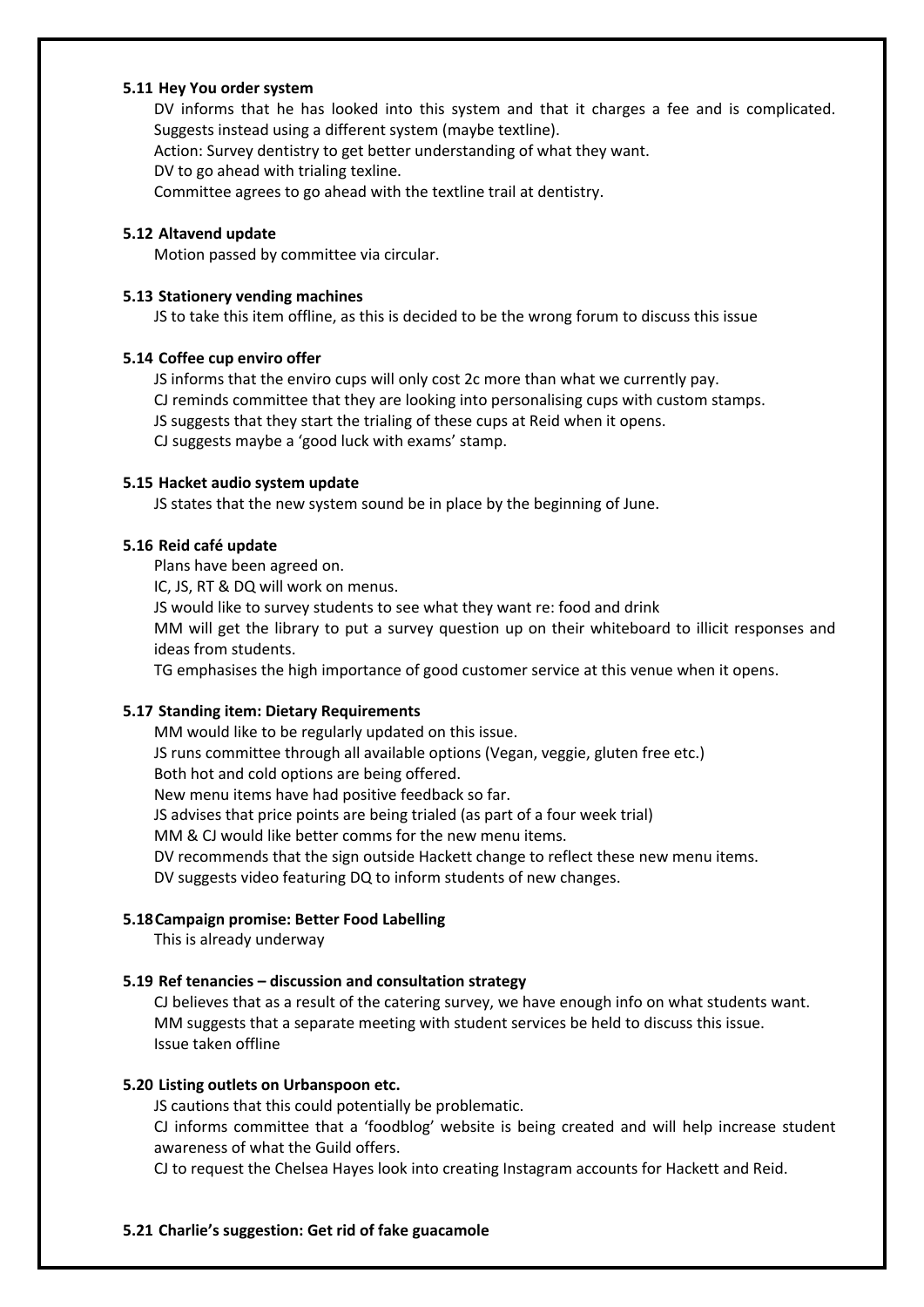RT to look into using a different product.

CJ requests that they use the current product more aesthetically (eg. Don't scoop it out of a tub) DQ to assist RT in finding a different product.

# **6 NEXT MEETING**

TBC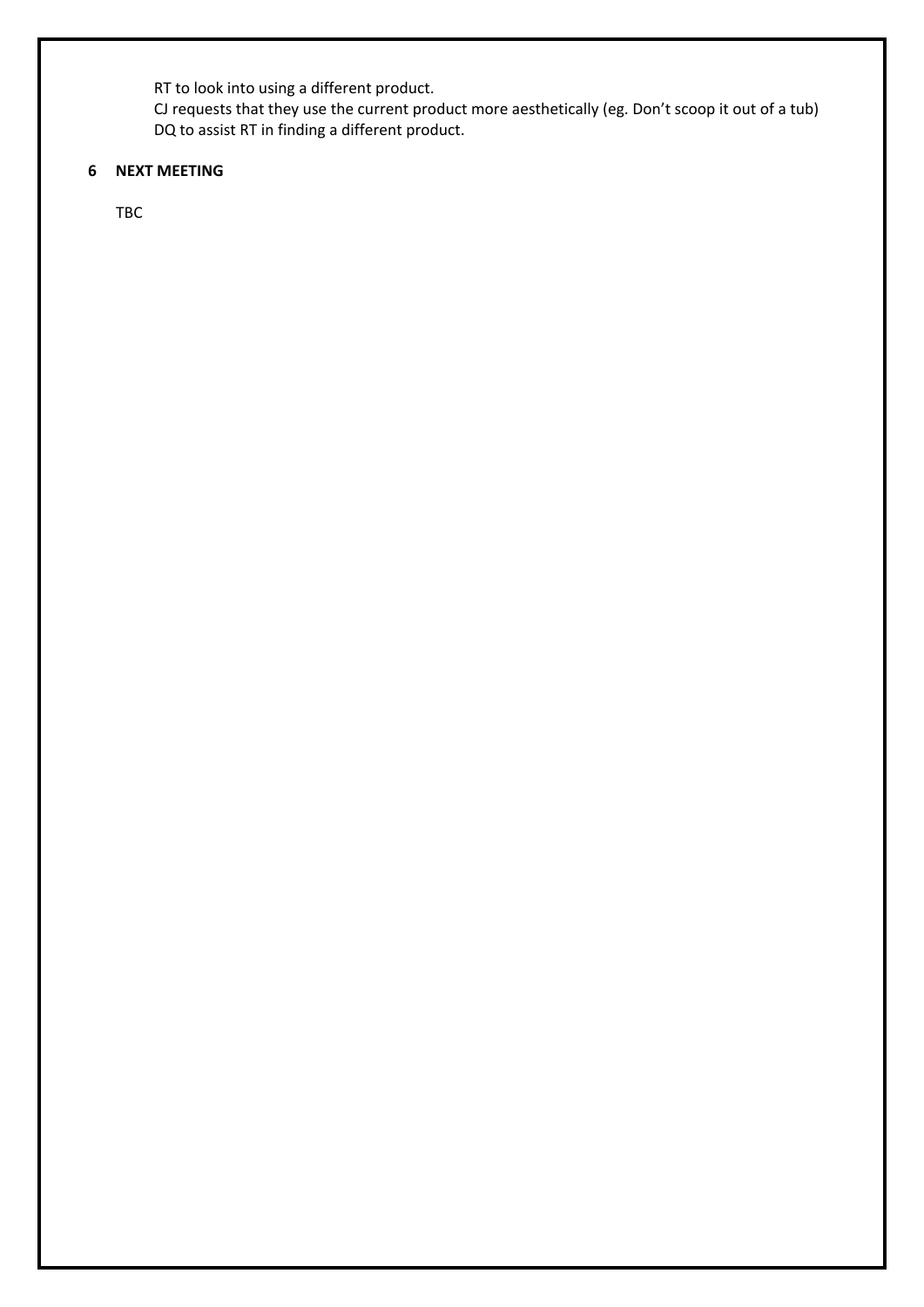

# **AGENDA UWA Student Guild Catering & Tavern Committee**

Date: Monday 18 July 3:30-5pm Location: Meeting Room 1

# **1 WELCOME AND OPENING** Apologies: Tony Goodman, Chad Bensky, Jess Porter‐Langson, Ella

# **2 CONFIRMATION OF PREVIOUS MINUTES**

- 2.1 Meeting held 18 May 2016 [**attached**]
- **3 BUSINESS COMPLETED VIA CIRCULAR** None.
- **4 PROCEDURAL BUSINESS**

# None.

# **5 PLANNING BUSINESS – TAVERN [30 minutes]**

- 5.1 Tavern Update, Opening Date & Relaunch Hayden
	- (a) Furniture (25 July)
	- (b) Carpet (14 August), concrete floor until then
	- (c) CCTV installed, not operational
	- (d) AV system (22 July)
	- (e) Pool Tables (19 July)

Jack/Hayden/Maddie: Project going ahead full‐steam; structural stuff progressed well so now just carpet, furniture. Looking at opening on  $1<sup>st</sup>$  of August.

- (f) Upgrade security system, pending UWA communication team
- Moving to a 3G system rather than landline because landline is not secure.
	- (g) New beer taps installed

Hayden: Guinness and Five seeds. Guinness paying for it.

(h) Front toilets, quote to be reviewed

Jack: Getting as close as possible in experience of front/back is the idea, but money is the issue.

- (i) Relaunch Marketing & Branding
- Hayden: Up to students big party?

Dennis/Andrew: Drink specials probably the way to go

- Maddie: BUNTING
	- (j) Review Menu: Pizza
- When new chef starts, will look into providing pizza
- Trial pizza as part of specials
	- (k) Review Beverages: Alcoshakes & wine list
- Jack/Hayden: Marry wine offerings to reduce waste and have better offering
- Maddie: Vegan wine possible?

Jack: Yes Vegan wine can be done

Jack: Looking to upgrade the back bar – more higher end beverages behind the bar

Hayden: Alcoshakes launching week 2 – don't want to launch week 1 with new POS also coming in 5.2 Foxtel – Hayden

- Hayden: Currently no offering, need to look into it think it could be good to have for sports
	- 5.3 Winter drinks Dennis
- Hayden: Not viable unfortunately too much waste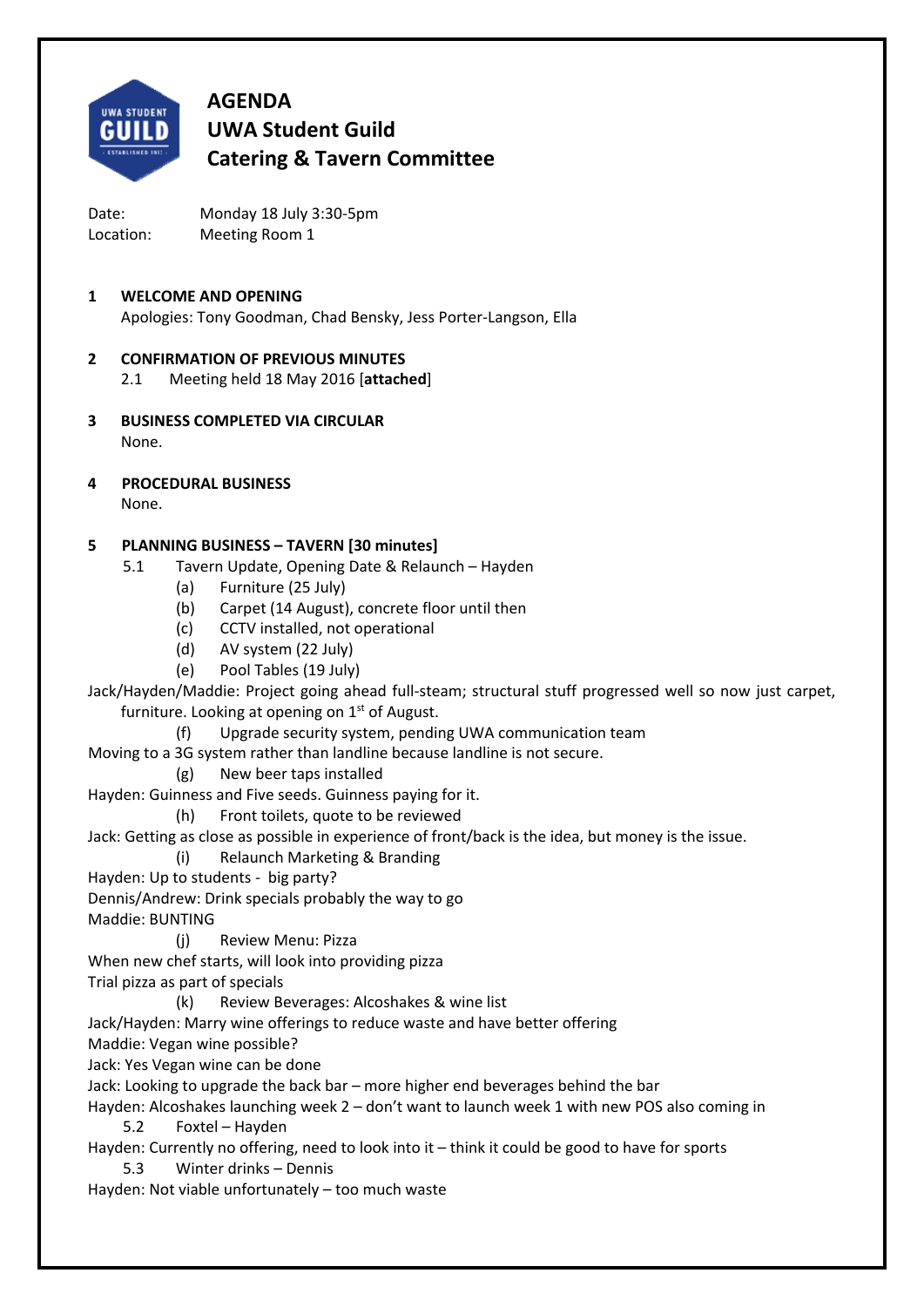5.4 Clipp, bar tab app – Hayden

Consensus: Looks good, Hayden will investigate Tom: Any way to give clubs a discounted bar tab through it?

Hayden: Unsure, will investigate

5.5 Tavern rewards scheme – Hayden Jack: Need to work out most financially responsible way forward Students: Interested in a rewards system where you accumulate points Tom: Discounted bar tab – if clubs put down x they get an extra amount of y Hayden will investigate reward scheme/club bar tabs 5.6 Semester 2 Events overview ‐ Hayden Comedy night 3x month Giving karaoke a go for a month

Tavlympics? Engage colleges to go up against each other in various things – people get a party at the end of the year

Dennis: Could you do something with interfaculty sport?

Little Creatures engaged for beer appreciation night, also to create a brew for UWA for O‐Day next year Hayden wants to do wine appreciation/spirits

Cocktail classes

Oktoberfest for a Wednesday (busier), german music, Weiphenstephaner etc

Open mic nights on Fridays

Dennis: How are we positioning ourselves with live music/weekend trading etc?

Hayden: Roundhouse at UNSW is industry standard

# **6 PLANNING BUSINESS – CATERING [50 minutes]**

6.1 Standing item: Dietary requirements – Jack

Maddie: Weekly meetings with MSA for Halal, Tony/Rodney looking into more options with food vans/ref Jack: Halal might have a person within the ref for it; could change non‐performing part of ref to halal offering

Rodney: Attractive because not the "standard" halal; Mexican‐esque, char‐grill

Jack/Maddie: Would replace Spud., Lunch Club

Maddie wants to make sure we keep the rolls because 200 signature petition

Jack says very difficult because losing a lot of money there

6.2 Health & Safety – Tony

6.3 Functions – Tony

6.4 Palm oil – Dennis

Dennis will create a working group

6.5 Carlton and Co

No idea what this is

6.6 Pricing Review – Tom

(a) Sushi

Jack: Guy we signed on has increased his prices to us, new guy can take on branding

Students: Happy to take on new guy

Tom/Maddie: Need to sample

Jack will make sure he brings in samples

Freshness should be better with new guy

(b) Complete product review with Inventory system activation

Not change pricing back to discounted price until next sem to hide price increases Last quarter of the year new inventory rolls in

(c) Planogram fridges

Make display nicer – industry standard

6.7 Outlets for Refectory: Halal – Jack

Covered 6.1

6.8 Review of Food Vans: Halal, New contracts – Jack

Lots of people want to do food vans, we could shift things here to offer more halal Latin + Japanese, remove what the flip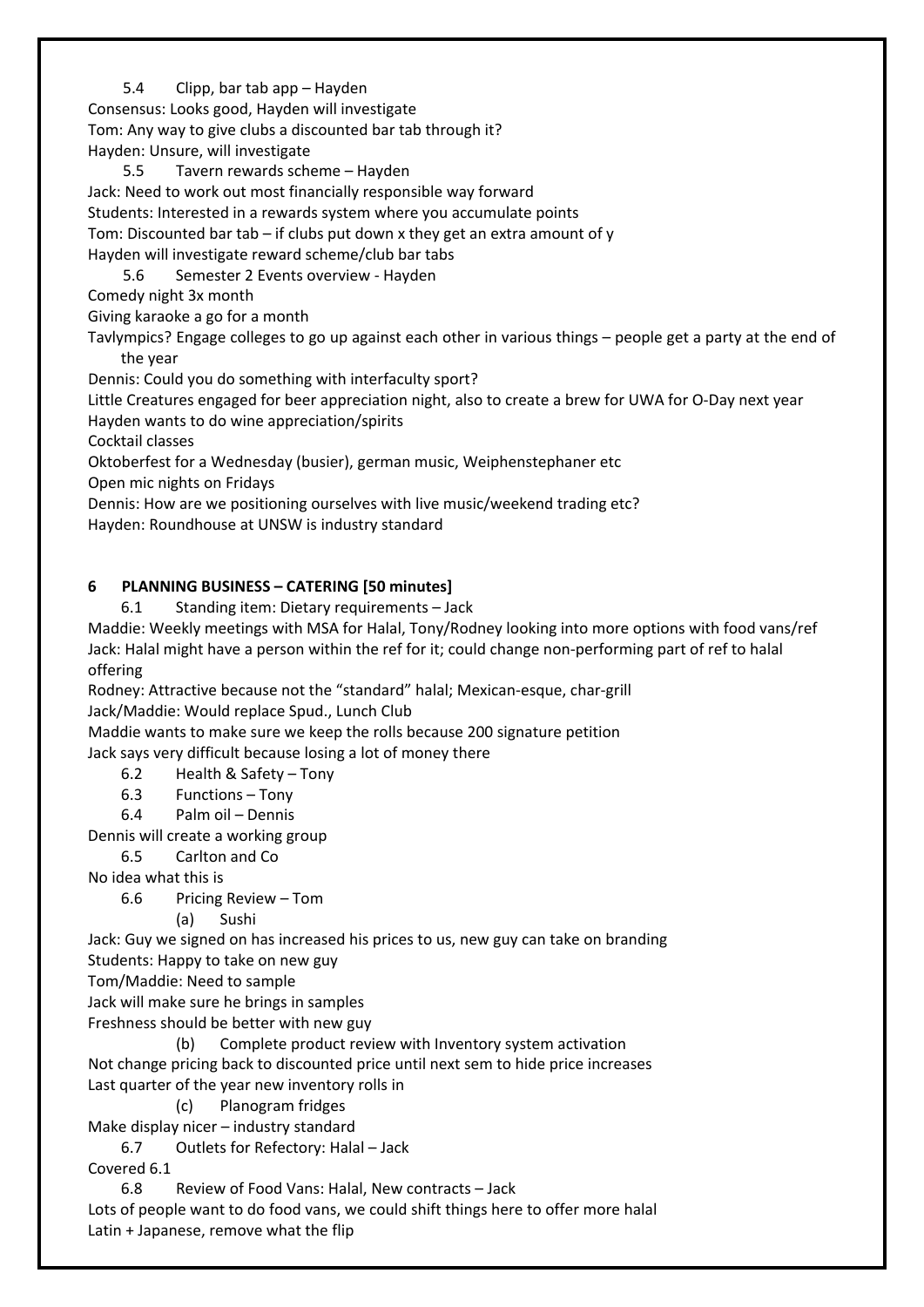6.9 New POS ‐ Jack

(a) Overview

Jack: Gone really well, staff getting pretty cool

(b) Discounting system

Covered above

(c) Marketing

Bundle buys, Coke wants to run stuff but Jack doesn't want to Jack will take to marketing to work out a suite of ideas

6.10 Hackett Coffee Hatch Business Proposal – Jack

Jack looking at it, mapping it out

Promotions to be run through the hatch

6.11 Reid Café

Jack: 16<sup>th</sup> of September we get the keys, we have 3 days to fill it, prior to that we need to develop branding Working group for Reid

- (a) Operational timelines
- (b) Concept & logo design

Elise looking into dot painting style

(c) Uniform design

Jack will get a more casual uniform going

(d) Menu design

6.12 Executive Chef appointment process – Jack

Number of candidates, progressing

6.13 Vending

Coke, Altavend going into the library

# **7 ANY OTHER BUSINESS**

7.1 Catering Strategy Meeting

We'll cover it next time

7.2 Changing Tav License

Jack: Advantages in terms of trading hours

Hayden: Disadvantages in terms of potential to be not able to sell as much stuff (e.g. red bull & vodka, jugs, shots)

Jack: Need to investigate so that we don't lose flexibility; potential that they could look into the licence anyway

# **8 NEXT MEETING**

TBA – August 2016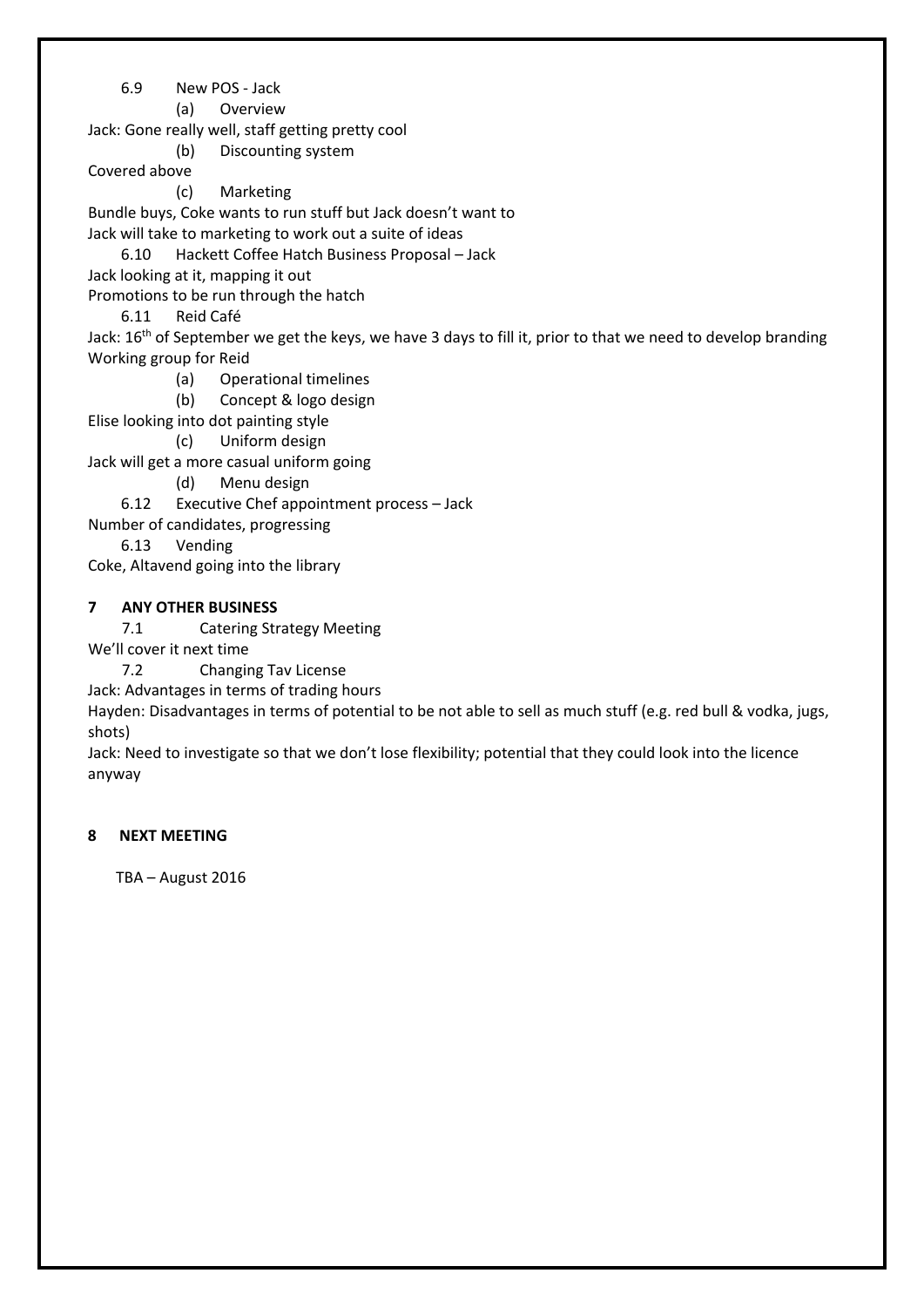

# **Agenda UWA Student Guild Catering & Tavern Committee**

Date: Wednesday 24 August at 9am Location: Meeting Room 1

# **1 WELCOME AND OPENING**

| (TB) | Maddie Mulholland      | (MM)  |
|------|------------------------|-------|
| (MS) | Jack Spagnuolo         | (JS)  |
| (AC) | Mutya Maraginot-Joseph | (MMJ) |
| (CB) | Rebecca Heyes          | (RH)  |
|      |                        |       |

TB acknowledged that we are situated on Nyoongar land and paid respect to elders past and present.

# **2 CONFIRMATION OF PREVIOUS MINUTES**

Postponed until the next meeting

# **3 BUSINESS COMPLETED VIA CIRCULAR**

None

# **4 PROCEDURAL BUSINESS**

None

# **5 PLANNING BUSINESS**

5.1 Review and outlook

JS gave committee update and overview of the Tav.

JS noted that the Tav is in need of an upgraded security system (especially with all the new, quality sound systems etc. in place) and has been quoted around \$3500.

MM suggests that JS take this matter to the SRC

MS informs committee that the marketing team has developed a 'three pronged attack' to market the new refurbished Tav. Want to start promoting it for functions ASAP.

MS also informs committee that the new EatDrink site due to launch imminently, then focus will be shifted to developing a 'functions' site'.

AC will be tweeking Tav menu, but is hesitant to make any drastic changes at the moment. Will gradually be changing the menu overtime, and is looking to introduce more 'share' items such as pizzas etc.

MMJ states that both Guild Village and Hackett missed their July targets. (As did the Tav, but that can be easily explained).

# 5.2 College engagement

TB wishes to know if Captain Stirling has been either closed down or sold. JS is unsure of the details.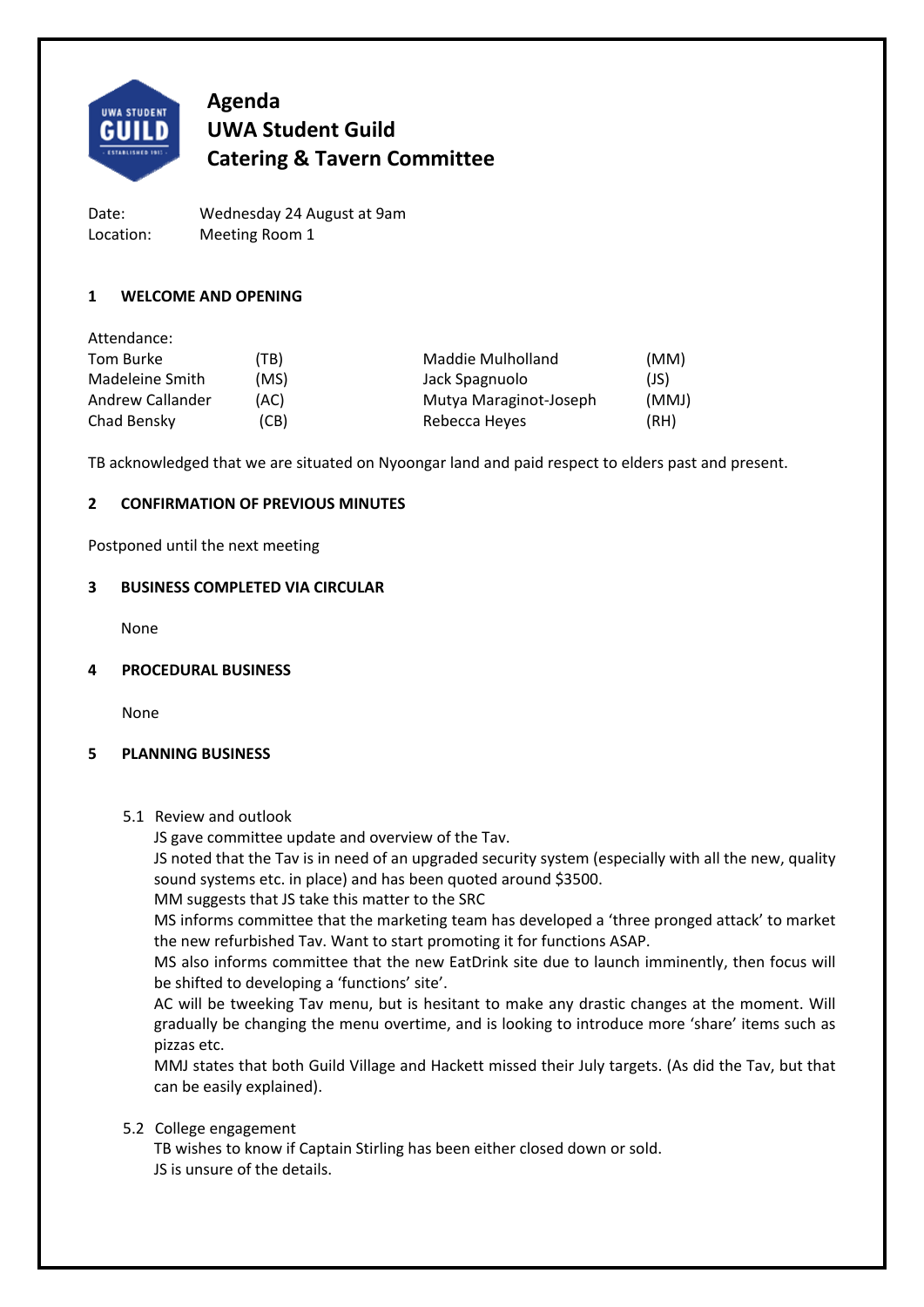#### **Catering**

# 5.3 Reid library café

Aiming to open between the 20<sup>th</sup> and 25<sup>th</sup> of September. JS is holding a meeting to discuss more details on opening of Quobba Gnarring tomorrow. MS marketing team to slowly begin to come up with new strategies and marketing promotions. MM suggests the possibility of 'opening specials' JS agrees and is looking into it.

# 5.4 Hackett Café

Quobba Gnarring (QB) and Hackett must both be higher quality cafes. The aim is for both of them to become 'staff hot spots' and the price points should reflect this. QG is the priority, until its lauch. MM would like to be kept in the loop with anything involving Hackett and QG updates.

# 5.5 Ref

MM suggests that an engagement plan and timeline be rolled out. Item to be taken to the SRC

# 5.6 Website update

MS believes that the EatDrink website will be running by the end of the week. After the launch of the EatDrink site, the function site will then be focused on.

5.7 Dietary requirements update MM would like to look into Meat Free Mondays.

# **6 NEXT MEETING**

TBC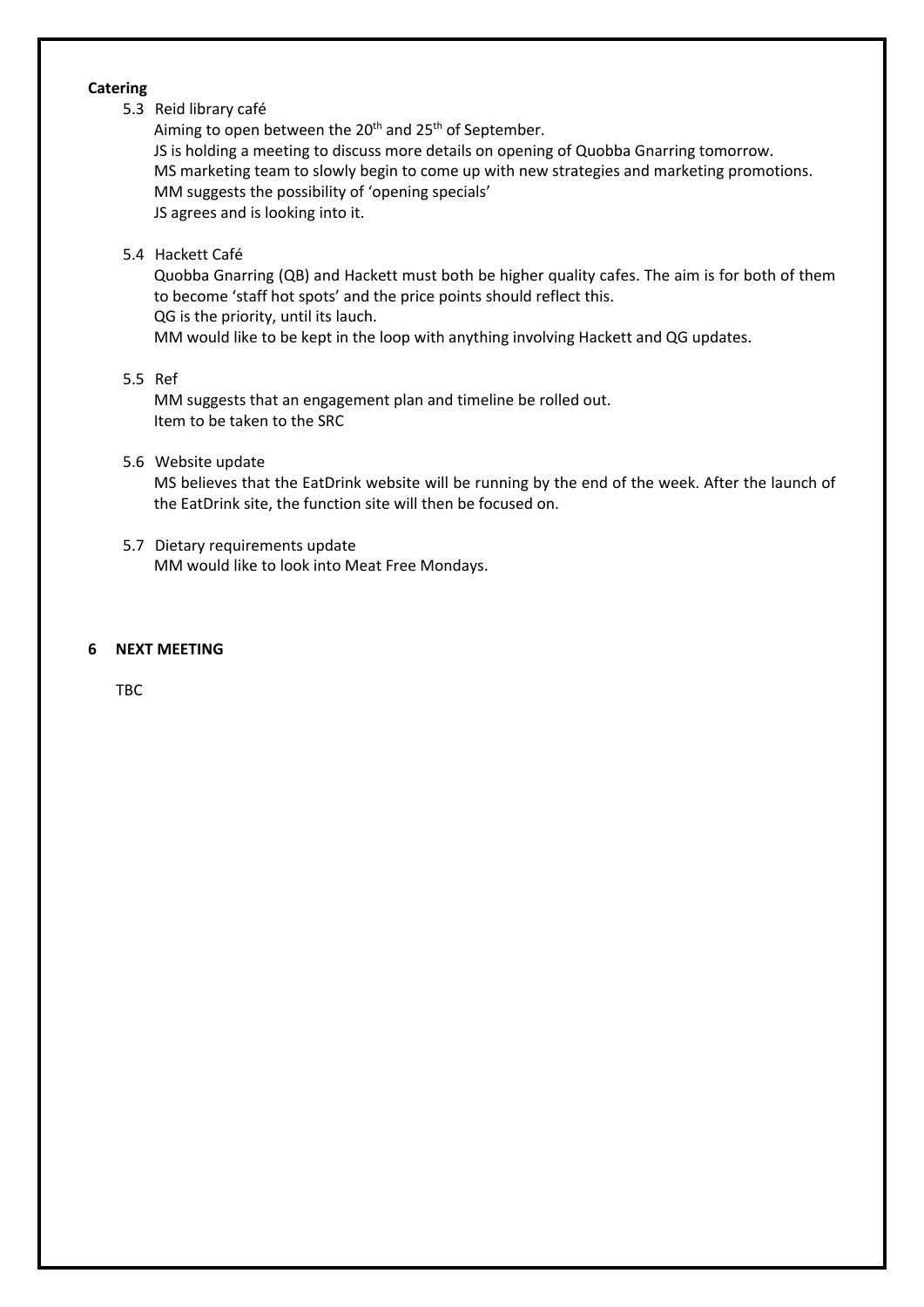

# **Agenda UWA Student Guild Catering & Tavern Committee**

Date: Wednesday 12 October at 9am Location: Meeting Room 1

# **1 WELCOME AND OPENING**

# **2 CONFIRMATION OF PREVIOUS MINUTES**

# **3 BUSINESS COMPLETED VIA CIRCULAR**

None

# **4 PROCEDURAL BUSINESS**

None

# **5 PLANNING BUSINESS**

#### **Tavern**

5.1 Octoberfest stats

Hayden: Meeting or meeting before asked to change from Friday to Wednesday, outstanding success. Previous year we had \$12,000 on Oktoberfest, this year \$23,700. 1370 people through the door due to changing the day, being more prepared, lead up marketing towards the event including paid Facebook advertising was good. Having Madeleine to manage that was really good, having the schedule in place was really good.

Tom: How much does FB advertising cost?

Hayden: \$26 a week, shows that about 4x as many people see it when it's paid versus organic. Engagement (click‐throughs) are good.

Tom to Andrew: Does FB paid still mean you get less on your organic posts?

Hayden: According to Madeleine you get favoured for organic posts when you pay as well.

5.2 Melbourne Cup

Hayden: Next big thing is Melbourne cup, gonna open an hour earlier and do 10am‐11am happy hour, sweepstakes (we're not taking any profit), raffles, all that sort of business. Targeted towards students and staff. After the race there'll be a DJ, toy horse races, photographer, best-dressed. Madeleine and Kasey are concerned about animal rights students, so just getting systems into place to address that before event goes up.

Dennis: We can get out ahead of it and acknowledge it, say we're donating x to an animal welfare organization.

Maddie: Yeah that could be good.

Jack: Worried that that sets a precedent–we're acknowledging that we're doing the wrong thing? Dennis: Companies (e.g. triple j on Aus day) do it all the time.

5.3 Cocktails on tap

Jack: Thought we might give this a go, hasn't been done before in this magnitude. Company does mobile taps–serves cocktails the same way you would a beer. Two options–mobile bar we can use for events with 19L of cocktail pre-made. Other way is to have the product as a permanent tap in the tav. Brand‐focused (Absolut, Jameson etc.). Considering trialling at the ball. ABV on it is about the same as a beer–just a touch more.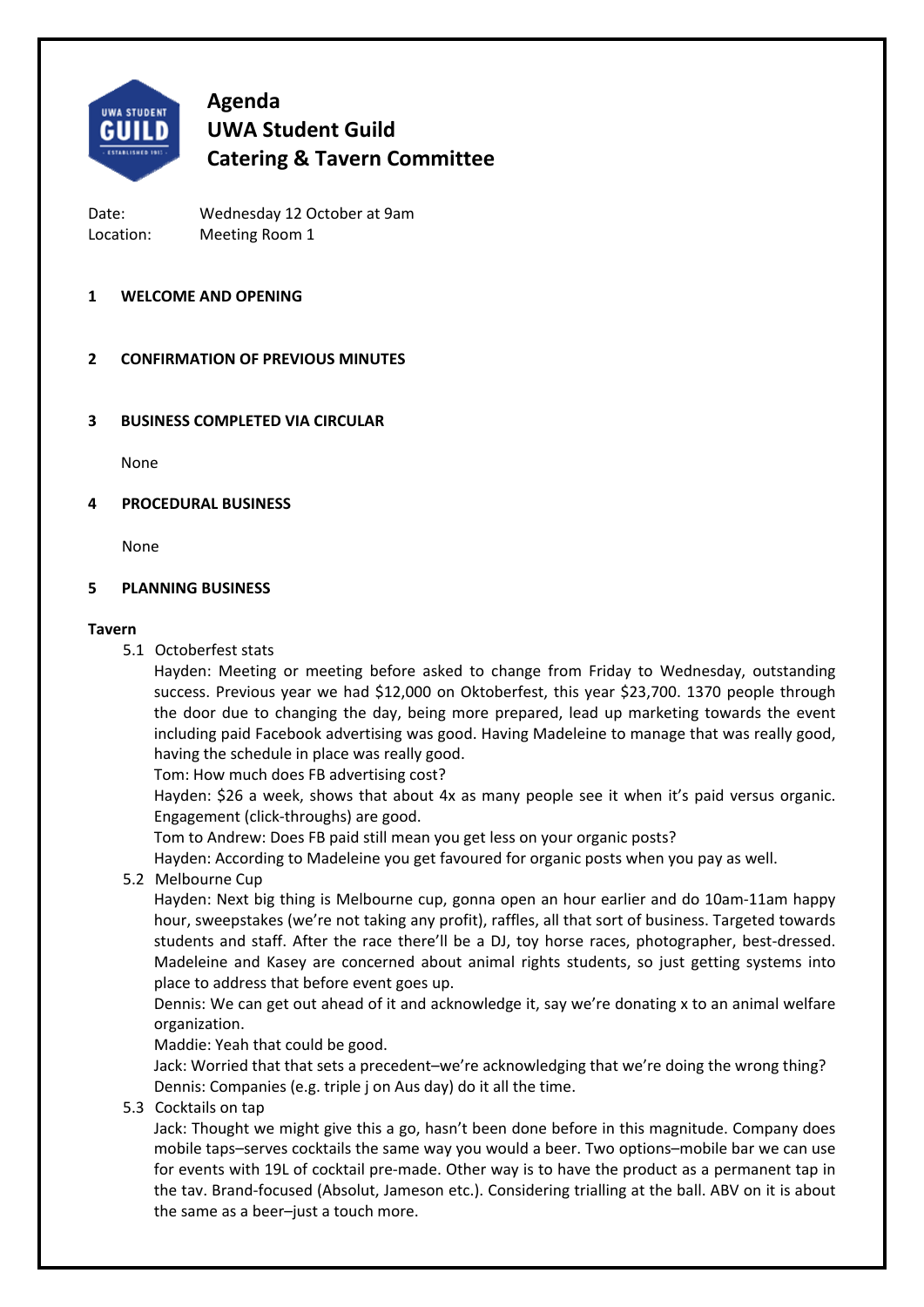Hayden: More cost‐effective as well–buying it in bulk.

Jack: If we run an event they'll give us a bartender.

Dennis: Are we worried about it cutting into traditional cocktail sales?

Jack: We'll make more money from this.

Hayden: Does take away from the theatre of the cocktail-making a bit, but makes them more accessible–especially for particular theme events like St Patty's where you've got a Jameson cocktail that everyone wants and you can just pump them out.

Jack: Do need to finish them because they don't foam up off the tap, but still a lot faster.

Hayden: Only ones willing to install their own tap. Coke and Bacardi don't wanna install their own tap.

Jack: Personally I think it's a good idea. If it doesn't work we just pull the tap out and send the machinery back. Also should mean better nip prices for the brands in the wells for this–so our first pull vodka would be Absolut instead of Eristoff-better quality. So trial it on the 28<sup>th</sup> for Guild ball, hold off until then on the tap in the tav.

Dennis & Tom: Wait until after the 28<sup>th</sup> to install the tap.

Jack & Hayden: Working on matching brands to the feel of the tav. So moving away from Eristoff vodka is a good idea in that regard (for example).

Approved unanimously.

# 5.4 Wine list

Jack: The brands we've got on the wine list at the moment makeup a very small portion of sales, not very enticing. Uniclub and us have pretty much the same offering at the moment–we've got to differentiate ourselves from them. New winelist has funkier stuff, better for a younger demographic. Same kind of idea with promos, spirits as with the winelist–aligning our products with the students. Always able to order stuff from outside of this list anyway.

Tom: What's wine sales like in the tav?

Hayden: Very small, but going up since refurbishment of tav. It is picking up as older folks are coming in. We're going down the organic path–having trouble but trying to find vegan wines. Vegan‐friendly yes, but not certified vegan.

Jack: 19 new wines, 5 organic. Vegan is just too far at the moment.

Hayden: When or if someone brings out a not-ridiculously expensive certified vegan wine, we can get it.

Tom: Can we get one bottle and keep it in the cupboard?

Hayden: We have to buy a case sadly.

5.5 Tav membership (next year)

Hayden: Really keen on getting together a tav membership, where students collect points that they can exchange for products. What do we want to give away?

Jack: We can hit up suppliers for prizes. Rather than have another card, have it come through with "Callista"–the thing that powers our POS. Mutya's been hamstrung but we should be able to have it so that someone can bring a card and tap it and we can track them.

Hayden: So up and running for next year?

Mutya: Yes. Hopefully next month.

Jack: Yep so in general we want to know who's going to our outlets through the discount cards. Maddie: My feedback would be make sure it's based on

Mutya: Will we get rid of the 10% discount for people using this?

Maddie: We'll have to work that out.

Jack: I'm wary of having things that impact our prices because of the discount, so prizes would be good.

Maddie: No one cares about prizes though.

Dennis: Agreed–got to be something you accrue.

Jack: Problem is how much it impacts your profits. Qantas etc. don't want everyone to cash it in.

Hayden: Don't want to get bogged down in something I can't get out of for a year.

Tom: Make sure the points expire in a given period.

Dennis: Could actually turn that into a thing–every year they get wiped, so at the end of the year you use that in marketing to say "hey come and spend your points every EoSS" because they'll be wiped after.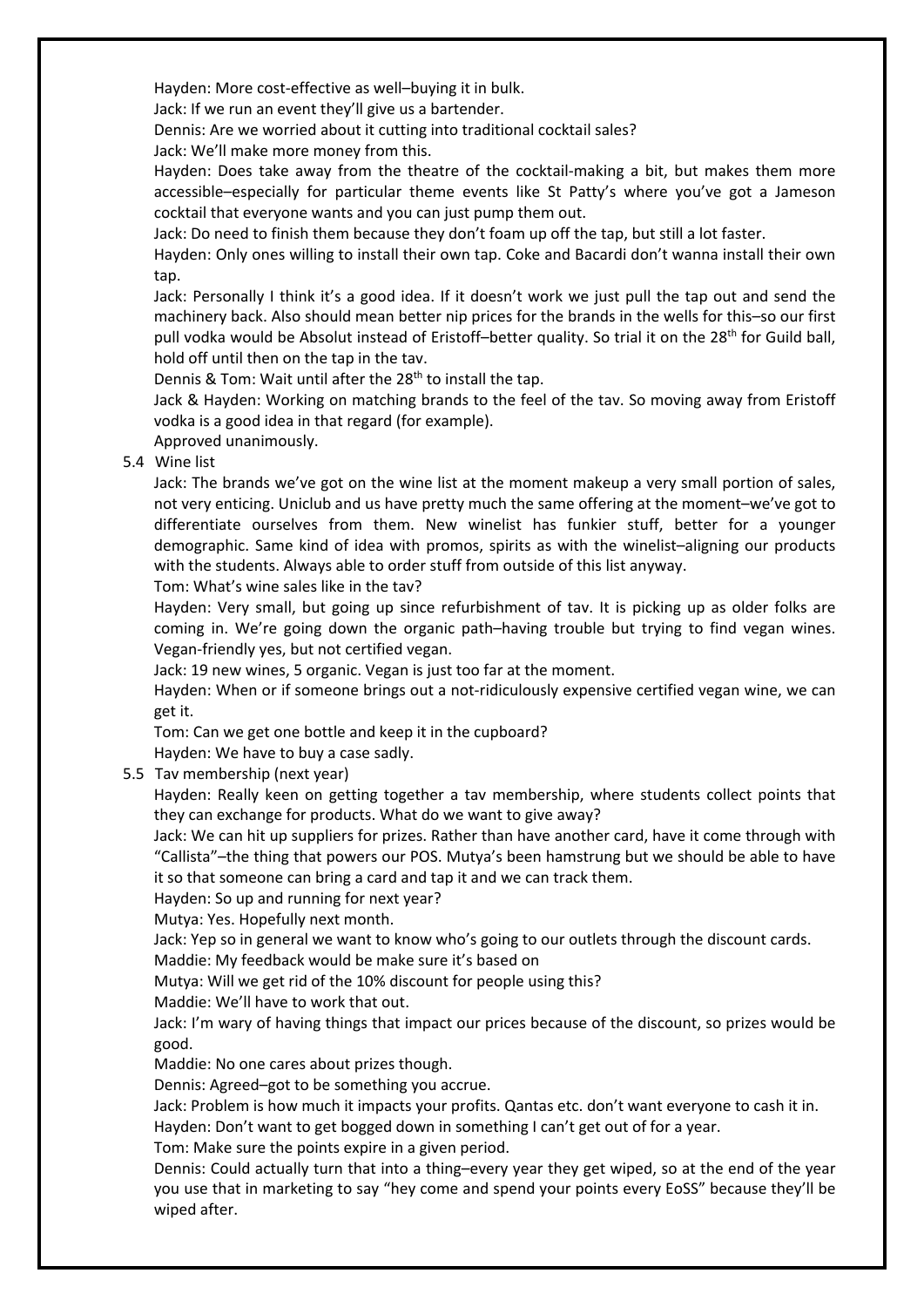Mutya: That would also be much easier accounting wise. Maddie: OK so I think that's in‐principle endorsement to explore it further.

5.6 Tav merchandise

Maddie: Yeah let's do it!

Hayden: A lot of people want to buy these t-shirts (staff t-shirts). Obviously can't be that, but having some merch–stubbie holders, tees etc. The usual stuff.

Jack: Once we're happy with the branding we can go for it. Getting quotes for signage at the moment. Guys who did Quobba Gnarning signage came and quoted for two signs–one behind the bar, and one above the tavern (probably not)/where the awning is before the fenceline.

Hayden: I'll get creative to start coming up with some designs. If we put some advertising on it it'll be free for us.

Hayden: We need to fill the white walls on the sides of the tav. Vintage photos can't blow up that big.

Maddie: Could we hire an artist to paint those photos at large scale? Jack: We could. Madeleine will investigate it.

Hayden: Also tav's gonna be open for relay on Saturday. Predominantly for food.

# **Catering**

5.7 Food trucks on Med campus

Tom: We'll move that to next year's committee.

Andrew C: Do we wanna have a guild food truck? Got some ideas. Maddie: Could be really cool. Could Jack look into the costs of it? Jack: Sure. I see the positives there. Tom: But could be very expensive.

Mutya: We did look into it before and the cost looked very prohibitive. Remember Ken saying that.

Maddie: Dentistry students have asked for a bar at the dentistry kiosk. Irene: Second kiosk would work?

5.8 Welfare meals – see Maddie

Jack:

2889 welfare meals since 1 July, mainly out of Ref. Lots from Dentistry. Should be run out of Guild village. Concerns re. costing – to be resolved during the break.

Maddie: Feedback is that \$5 isn't lower‐end.

Andrew C: Idea – system of buying toast, jam etc. and assemble it yourself.

Maddie: Soup kitchen idea – at least 1 soup kitchen meal available per week Value meal of the day

Jack: Could be done in every café Mutya: Start with 1 café.

Andrew C: Risottos, carbs, pasta all low cost – as soon as you add protein that changes.